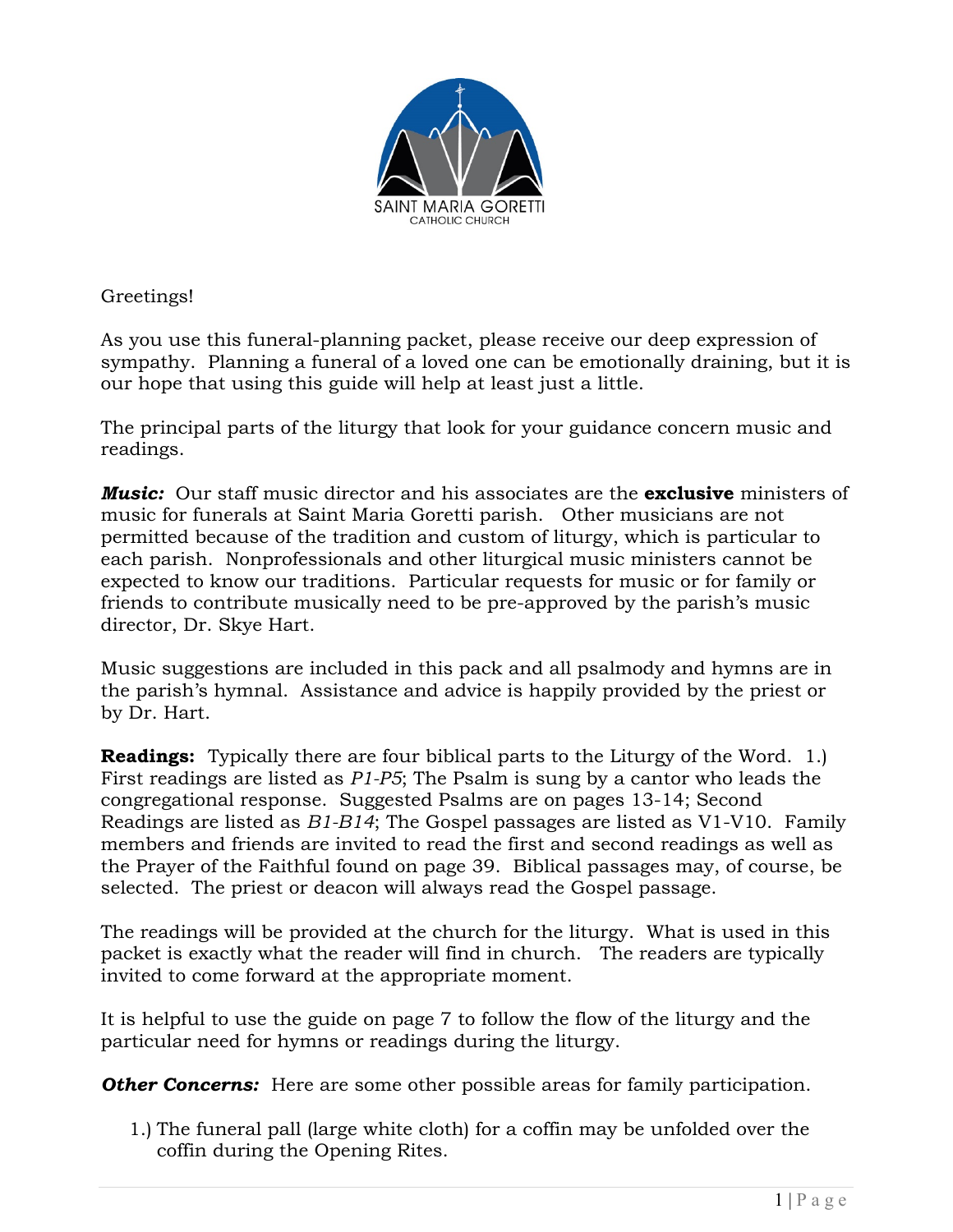- 2.) Urns may be carried by family in and out of the church in processions. This is particularly advised and encouraged at the end of the funeral as this procession helps to bring the liturgy to a close.
- 3.) Hosts and wine used at the Mass (often called gifts) may be brought forward in procession. Mass servers will assist.
- 4.) Eulogies or memorials are permitted in this parish. Ideally one eulogy is offered in a timeframe of not more than 10 minutes.
- 5.) The parish offers the possibility for receptions when space is available. Families are expected to pay for such things as sandwiches and salads (purchased usually at Bashas' Grocery Store) while beverages and a variety of desserts donated by our Women's Guild. Families may also choose to have their reception catered.
- 6.) Flowers are usually sent to the church or to the funeral home if there is a visitation there. In either case, the parish staff will help with arranging the flowers in the sanctuary.
- 7.) Families who wish to provide a program, memorial or holy cards, guest book, etc. are responsible for these provisions. They are readily available through your funeral home's services.
- 8.) Fees are paid through your billing by the funeral home directly to the parish. If you do not use a mortuary for funeral or burial services, please pay the parish fees directly to the parish office.

Checks Payable to:

Saint Maria Goretti \$225.00

Dr. Skye Hart (music) \$200.00

If a family wishes to give an honorarium to the clergy, it should be given to him through the mortuary or directly to him.

As I mentioned earlier, all of these selections and choices and decisions can be confusing and an unwelcome intrusion into your grief. Our staff understands this and we will do all that we can to make this burden lighter. The level of participation in the planning is up to you and not an obligation. This planning guide is designed to be an aid to your grief and a manner through which your parish can reach out to you with help.

Sincerely,

Fr. Paul Avarez, Parochial Administrator

> 6261 N. Granite Reef Road, Scottsdale, Az 85250 480-948-8380 (office) 480-948-8815 (fax) [www.smgaz.org](http://www.smgaz.org/) Facebook.com/smgaz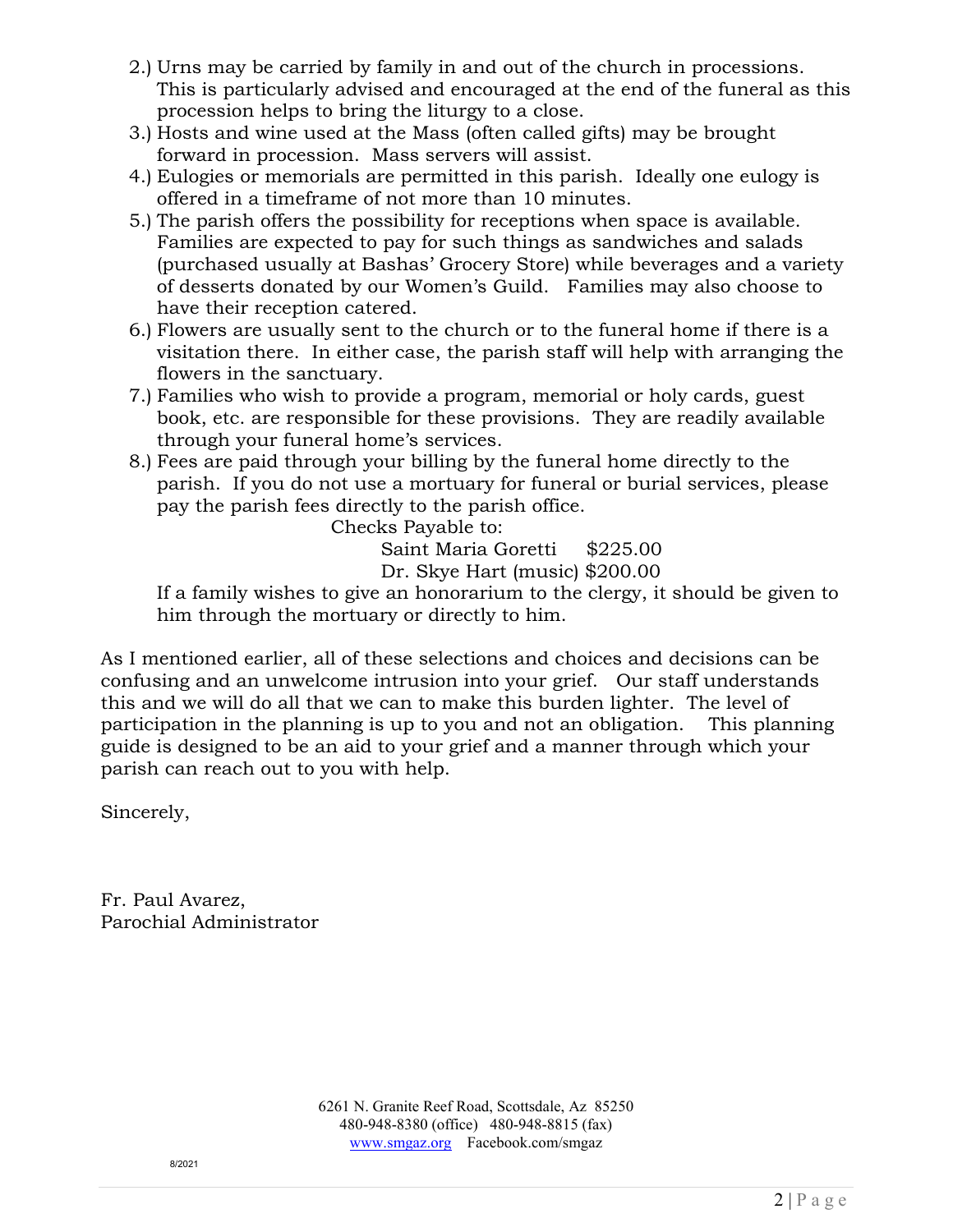### QUESTIONS AND ANSWERS FOR CATHOLIC FUNERALS

### 1. Doesthe CatholicChurch permit cremation?

Answer: Yes.

Although cremation is now permitted by the Church, it does not enjoy the same value as burial of the body. The church clearly prefers and urges that the body of the deceased be present for the funeral rites, since the presence of the human body better expresses the values which the Church affirms in those rites. (413)

### 2. What should be done with cremated remains?

The cremated remains of a body should be treated with the same respect given to the human body from which they come. This includes the use of a worthy vessel to contain the ashes, the manner in which they are carried, the care and attention to appropriate placement and transport, and the final disposition. The cremated remains should be buried in a grave or entombed in a mausoleum or columbarium. The practice of scattering cremated remains on the sea, from the air, or on the ground, or keeping cremated remains in the home of a relative or friend of the deceased are not the reverent disposition that the Church requires. Whenever possible, appropriate means for recording with dignity the memory of the deceased should be adopted, such as a plaque or stone which records the name of the deceased. (417)

3. Can non-Catholics receive Communion at a Catholic Mass?

Answer: No.

As Catholics, we believe that the celebration of the Eucharist is a sign of our onenessin faith, life and worship. Members of churches with whom we are not yet fully united are therefore not ordinarily invited to participate in Holy Communion....

We welcome our fellow Christians to the celebration of the Eucharist as our brothers and sisters. We pray that our common baptism and the action of the Holy Spirit in this Eucharist will draw us closer to one another and begin to dispel the sad divisions which separate us. We pray that these will lessen and finally disappear, in keeping with Christ's prayer for us "that they may all be one" (Jn 17: 21).

Because Catholics believe that the celebration of the Eucharist is a sign of the reality of the oneness of faith, life, and worship, members of those churches [e.g., Protestants] with whom we are not yet fully united are ordinarily not admitted to Holy Communion.

Eucharistic sharing in exceptional circumstances by other Christians requires permission according to the directives of the diocesan bishop and the provisions of canon law (canon 844 § 4).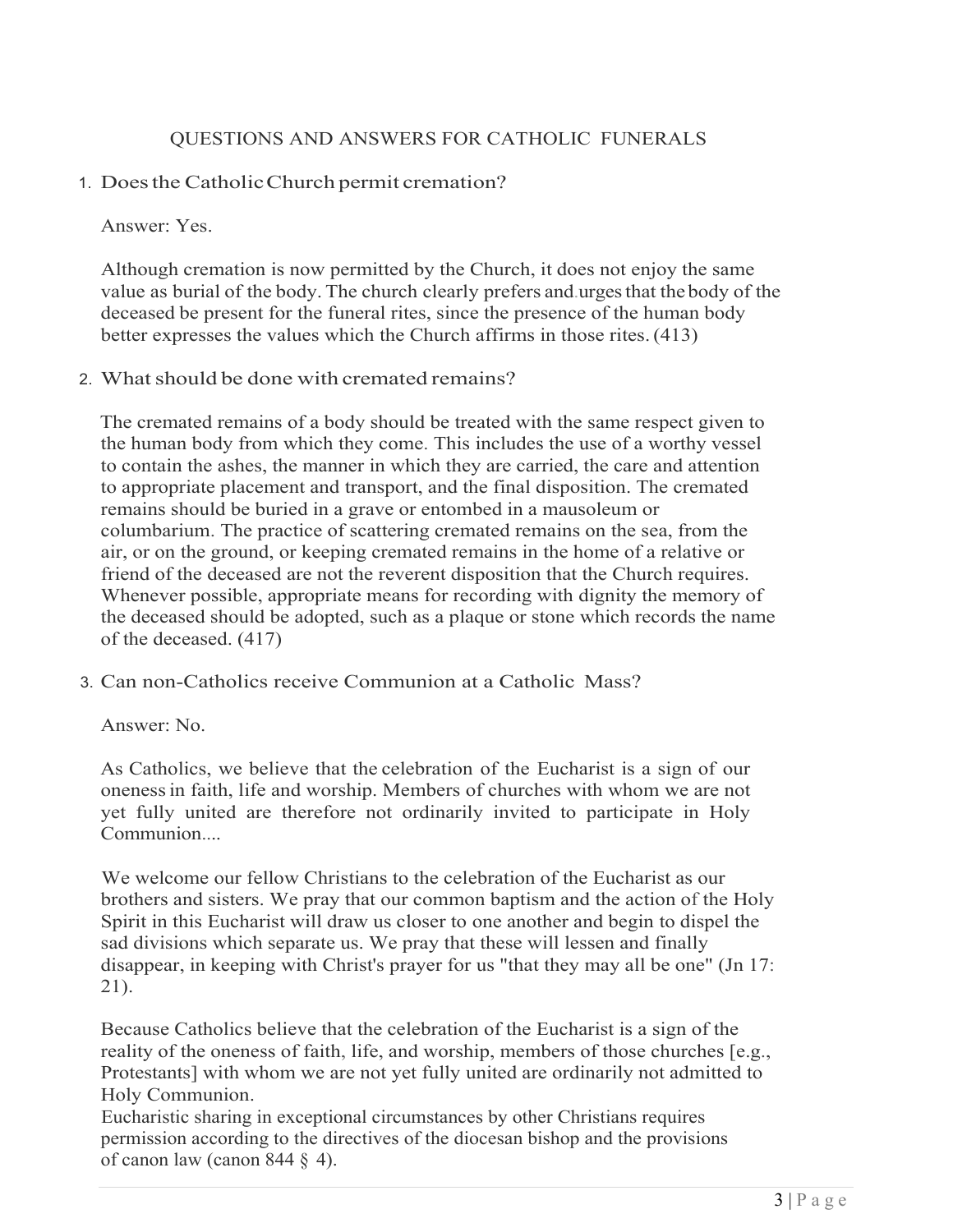All who are not receiving Holy Communion are encouraged to express in their hearts a prayerful desire for unity with the Lord Jesus and with oneanother.

We also welcome to this celebration those who do not share our faith in Jesus Christ. While we cannot admit them to Holy Communion, we ask them to offer their prayers for the peace and the unity of the human family. (USCCB Statement)

### 4. Can a national flag (or other insignia) be used during aCatholic funeral?

### Answer: No.

A pall may be placed over the coffin when it is received at the church. A reminder of the baptismal garment of the deceased, the pall is a sign of the Christian dignity of the person. The use of the pall also signifies that all are equal before God. (38)

Only Christian symbols may rest on or be placed near the coffin during the funeral liturgy. Any other symbols, for example, national flags, or flags or insignia of associations, have no place in the funeral liturgy. (38)

Any national flags or the flags or insignia of associations to which the deceased belonged are to be removed from the coffin at the entrance of the church. They may be replaced after the coffin has been taken from the church. (132)

5. Can scripture readings be replaced by non-biblical readings in a Catholic funeral?

Answer: No.

In every celebration for the dead, the Church attaches great importance to the reading of the word of God. The readings proclaim to the assembly the paschal mystery, teach remembrance of the dead, convey the hope of being gathered together again in God's kingdom, and encourage the witness of Christian life. Above all, the readings tell of God's designs for a world in which suffering and death will relinquish their hold on all whom God has called his own. (22)

In the celebration of the liturgy of the word at the funeral liturgy, the biblical readings may not be replaced by non-biblical readings. But during prayer services with the family non-biblical I readings may be used in addition to readings from Scripture. (23)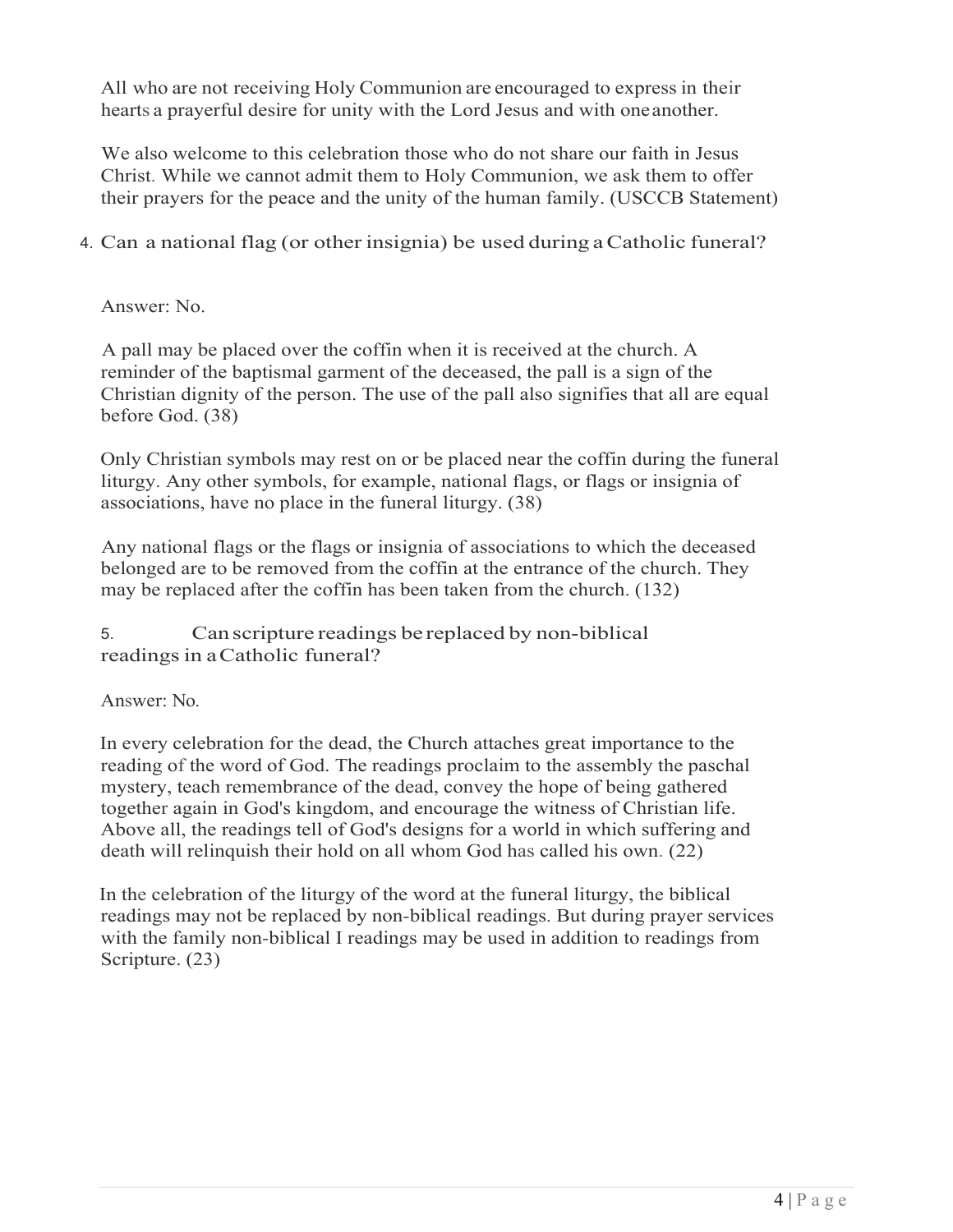### MUSIC GUIDELINES FOR CATHOLIC FUNERALS

Music is an important part of Catholic funeral rites. Music allows convictions and feelings to be expressed that words alone may fail to convey. Music has the power to strengthen the faith and hope of those present. The hymns chosen should express the mystery of our salvation in Christ, namely, the saving power of the Lord's suffering, death and resurrection. Funeral music should support, console, and uplift those present and help create in them a spirit of hope in Christ's victory over death and in the Christian's share in that victory. Secular songs (popular/non-religious songs), even though they may have been meaningful to the deceased or the family, do not capture the Gospel message of hope nor the sacred quality of Christian worship, and so secular songs are not appropriate for funeral services. Secular songs would be more appropriate for a funeral reception (or for a non-religious funeral service). Below are some hymn titles offered for your consideration. Other appropriate selections can be made from the parish worship books. Please work with the musicians in making your selection. If there are any questions, please contact the priest or deacon assisting with the funeral services.

### **HYMNS FOR FUNERAL MASS FROM WORSHIP IV HYMNAL**

\*Select two-three hymns to be sung at the Funeral Mass from the following list

953 Alleluia, Sing to Jesus 708 My Shepherd, You Supply My Need 650 Amazing Grace! 689 0 God, Our Help in AgesPast 680 Be Not Afraid 680 Be Not Afraid 5800 God, You Search Me<br>
5800 God, You Search Me<br>
690 On Eagle's Wings 678 Center of My Life 610 Praise, My Soul the King of Heaven 713 Eye Has Not Seen 980 Precious Lord, Take My Hand 891 For All the Saints 652 Shall Tribulation or Distress<br>1988 How Great Thou Art 652 Sing with All the Saints in Gl 578 How GreatThou Art 526 Sing with All the Saints inGlory 707 I Heard the Voice of Jesus Say 527 I Know That My Redeemer Lives! (DUKE STREET) 511 The Strife Is O'er<br>923 I Receive the Living God 646 There Is a Balm in Gilead 923 I Receive the Living God 585 I Want to Walk as a Child of the Light 641 What Wondrous Love Is This 867 Jerusalem, My Happy Home 886 Ye Watchers and Ye HolyOnes 686 Lord of All Hopefulness 704 You Are Mine

690 On Eagle's Wings

712 The King of Love My Shepherd Is<br>709 The Living God My Shepherd Is

### **OTHER OPTIONS**

The Gregorian funeral chants in English or Latin Ave Maria (Schubert} Ave Maria (Bach/Gounod} \*During liturgical celebrations outside of Ordinary Time {Lent, Easter, Advent, Christmas} you are welcome and encouraged to select hymns proper to those seasons. See hymnal index for suggestions.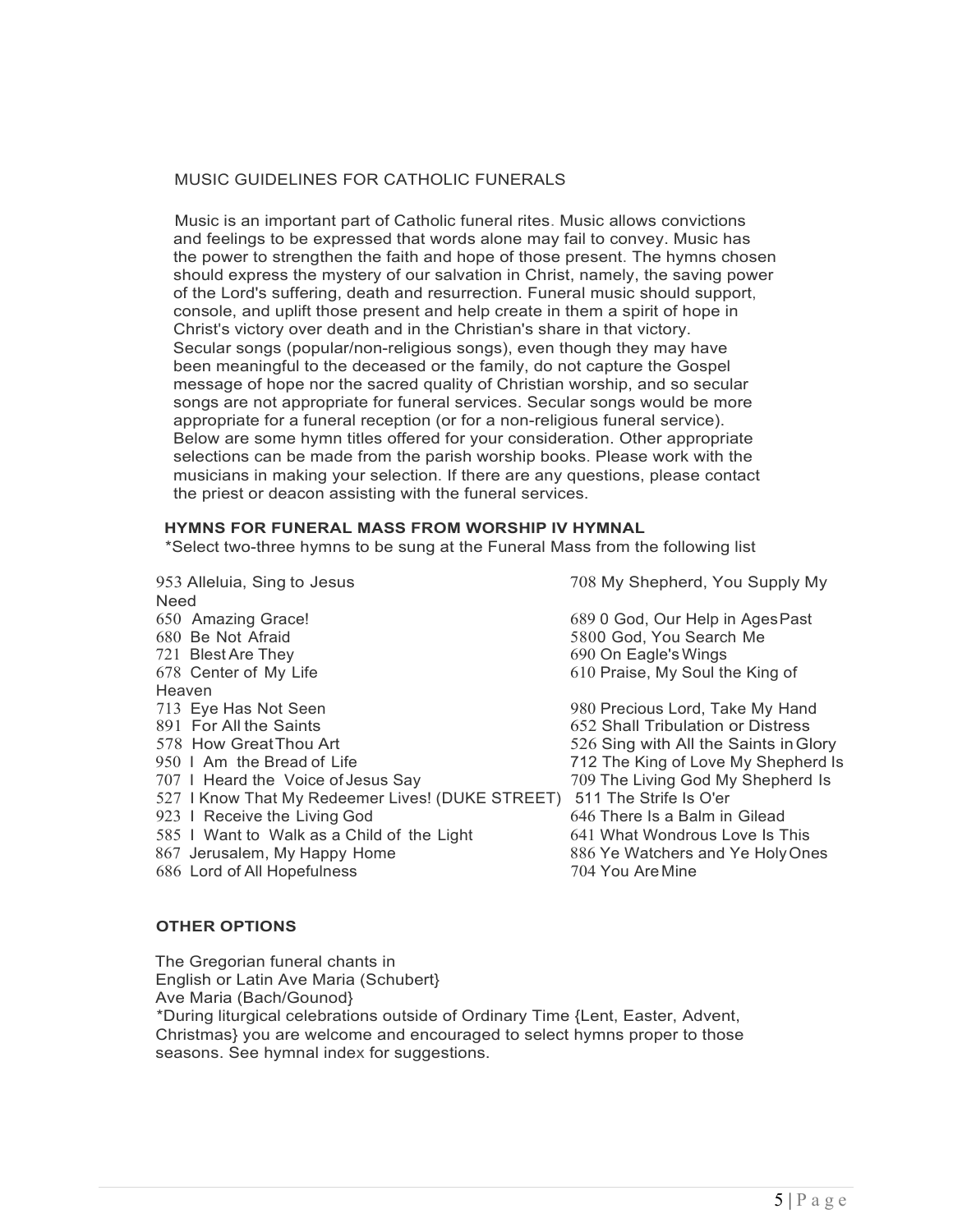### A NOTE TO NON-CATHOLICS

In our society, it sometimes happens that the surviving family members of a deceased Catholic are not Catholics themselves or practice no religion at all. Our experience is that sometimes these non-Catholics come to us assuming they are free to "create" their own funeral service. When this is the case, family members need to understand some basic things about what a Catholic funeral is and how a Catholic funeral must proceed.

A Catholic funeral is an act of worship offered by the local Catholic community in union with the universal church. Catholic funerals normally take place within a Catholic Church building, since it is a place set aside for prayer and worship.

Our non-Catholic friends should be aware of the following: Since a Catholic funeral is an act of worship, God is always the central focus of our actions. We always listen to God's word in the Bible. We always pray to God through his Son, Jesus Christ, who is Lord and Savior. We always use sacred music. We always try to use musicians and singers (rather than CD players), because the funeral, like all forms of Catholic worship, is a "work" of the Catholic community. The service is always lead by a priest or a deacon. We always pray for the deceased person. These actions and dispositions are proper marks of true worship.

Since a Catholic funeral is an act of worship, it goes without saying that the funeral is not meant to be a form of entertainment. It is not meant to be a vehicle for the expression of personal interests. It is not meant to provide a "stage" for friends and family members. It is not meant to be a vehicle for the expression of personalized religious beliefs.

The Catholic Church has a two-thousand year history. Truth, wisdom, and tradition are aspects of the great treasure of the Catholic Faith. From her great storehouse of wisdom and experience, the Church provides directions about how funerals are to be conducted. The Church directs what is to take place during a funeral service. The Church provides the texts and prayers that are to be used. These directives and texts are mandatory. It is always the duty of the priest or deacon to see to it that the Church's norms are followed. For Catholic funerals, the priest or deacon has authority to determine what is acceptable and what is not, and he will be happy to offer guidance and suggestions.

One more thing should be noted. Catholics know that there are Christians who are not Catholic. We view baptized Christians as our brothers and sisters and we respect them as such, but we have not yet achieved the unity of faith that all Christians hope for. Non-Catholic Christians have beliefs and practices that differ from those of Catholic Christians. It is important to understand that at Catholic funerals, it is the Catholic faith that will be celebrated, expressed, and vocalized. Of course, non-Catholics are always welcome at Catholic funeral services. They simply need to be aware that the funeral will take place in a Catholic setting and follow a ritual that is based on Catholic beliefs.

When Catholic clergy are called upon to provide funeral services, they will assume that the person making the request seeks to have a funeral that is celebrated according to Catholic beliefs and norms. They will also assume that, even if friends and family members of the deceased do hot hold the Catholic Faith, they are willing to give due respect to Catholic practices and authority.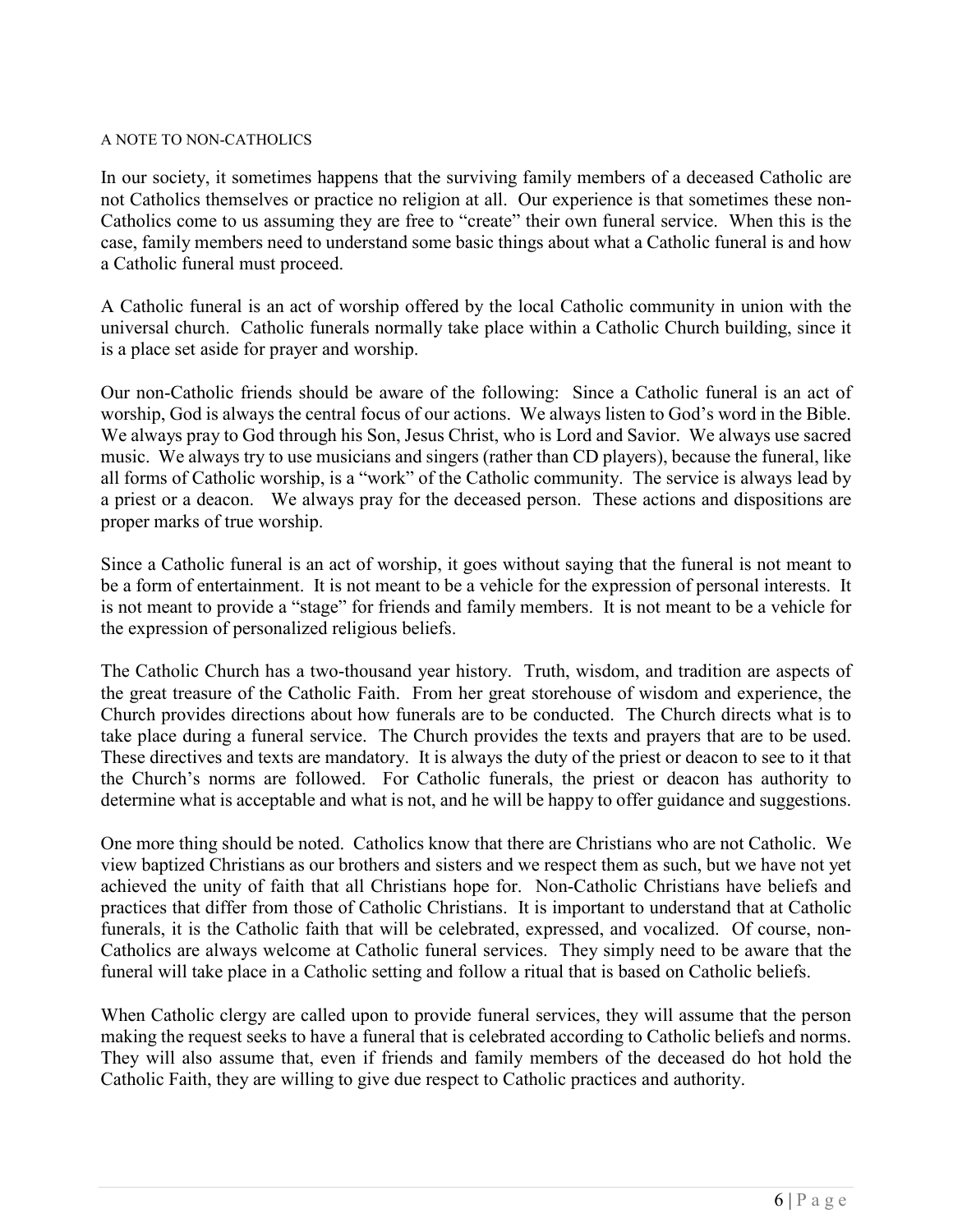### Funeral Liturgy at Saint Maria Goretti Parish, Scottsdale, Arizona

\**Please write your selections and bring this copy to your planning meeting*

### Liturgy is to celebrate the new life of (Name of deceased)

|                                               |                                             | Day Date Time                                                                                                                 |
|-----------------------------------------------|---------------------------------------------|-------------------------------------------------------------------------------------------------------------------------------|
| Organ Processional during Entrance Procession |                                             |                                                                                                                               |
|                                               |                                             | First Reading Reader's Name                                                                                                   |
|                                               | *select one reading from pages 8-12         |                                                                                                                               |
| Responsorial psalm (sung by cantor)           |                                             |                                                                                                                               |
|                                               |                                             | select one responsorial psalm from pages 13-14*                                                                               |
|                                               |                                             | Second Reading Reader's Name                                                                                                  |
|                                               | select one reading psalm from pages 15-28*  |                                                                                                                               |
|                                               |                                             |                                                                                                                               |
|                                               | *select one Gospel reading from pages 29-38 |                                                                                                                               |
|                                               |                                             |                                                                                                                               |
|                                               |                                             | Gift-Bearers (2) Names                                                                                                        |
| Hymn at the Offertory_                        |                                             | *choose a hymn from the list on the following page or a solo organ selection may be played                                    |
|                                               |                                             | Hymn during Communion<br>*choose 1-2 hymns from the list on the following page <b>or</b> a solo organ selection may be played |
| $\text{Eulogy}$                               |                                             |                                                                                                                               |
| Optional, brief - 3-5 minutes in length       |                                             |                                                                                                                               |

*Organ Recessional as clergy and assembly exit the church*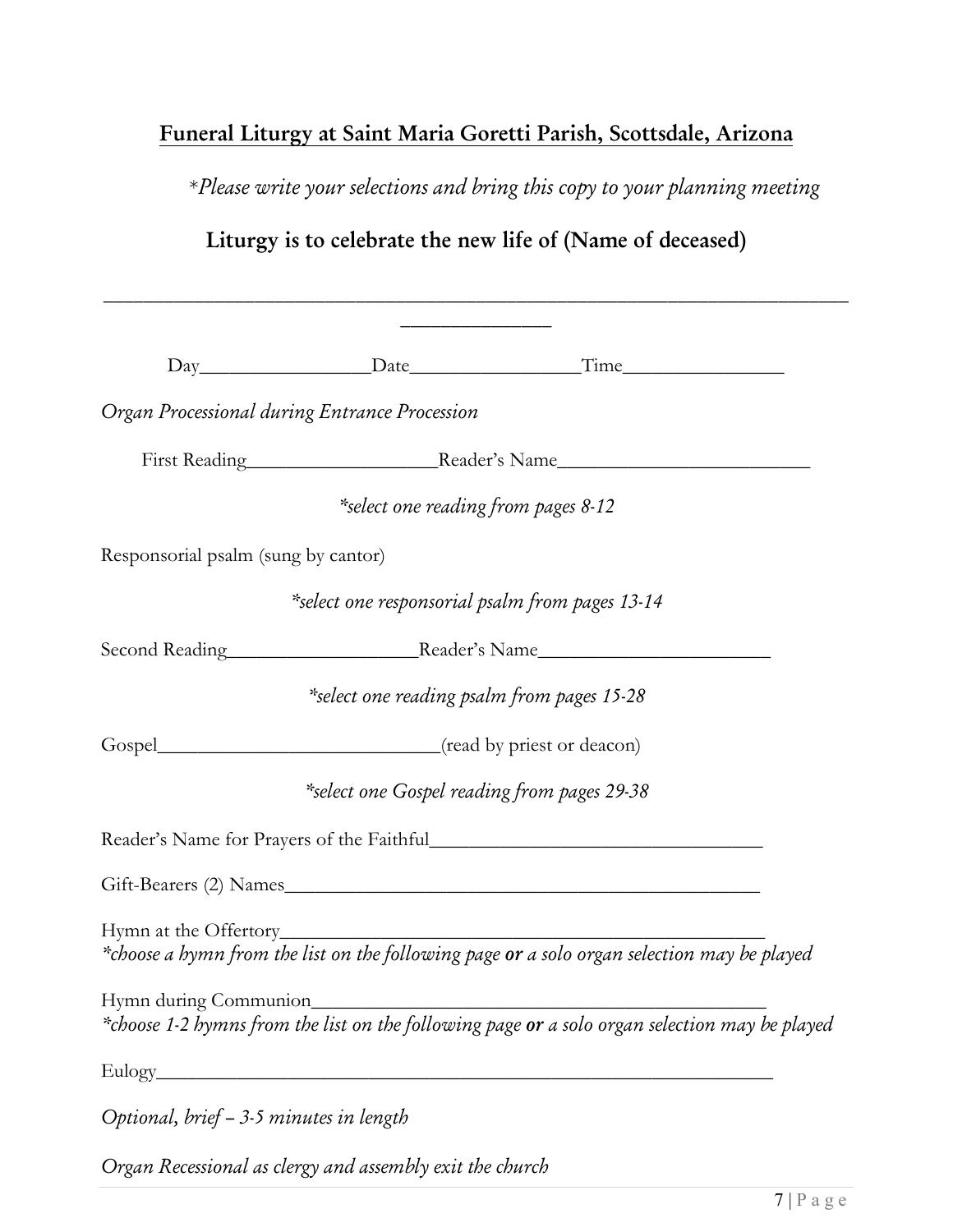## **P/1** *Maccabees 12: 43*‐*46*

### A reading from the second Book of Maccabees

Judas, the ruler of Israel,

took up a collection among all his soldiers,

amounting to two thousand silver drachmas, which he senttoJerusalemto provide for an expiatory sacrifice.

In doing this he acted in a very excellent and noble way, in as much as he had the resurrection of the dead in view;

For ifhewerenotexpectingthefallentoriseagain, it would have been useless and foolish to pray for them in death.

- But if he did this with a view to the splendid reward that awaits those who had gone to rest in godliness, it was a holy andpiousthought.
- Thus he made atonement for the dead that they might be freed from thissin.

The word of the Lord.

He acted in an excellent and noble way as he had the resurrection of the dead in view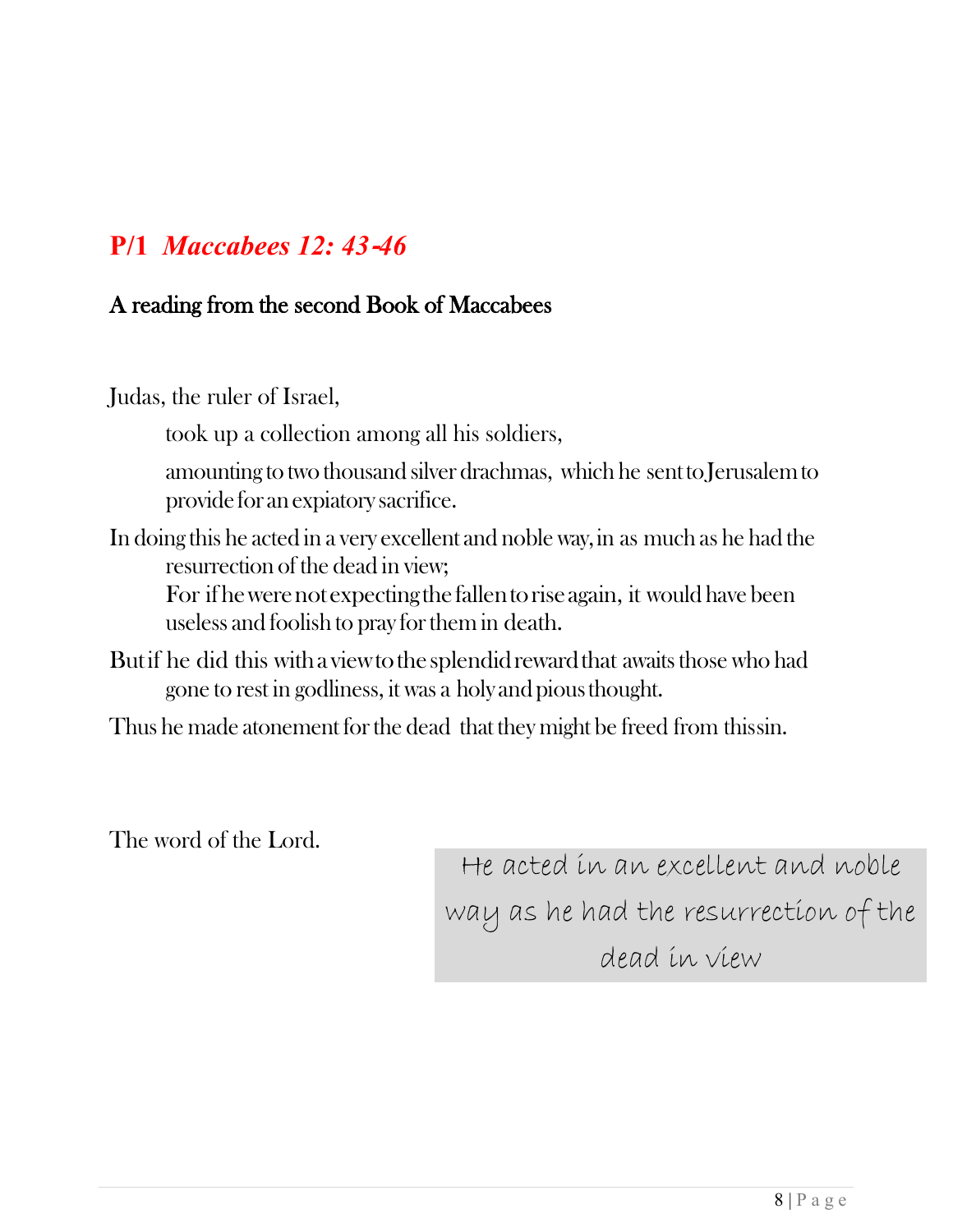## **P/2** *Wisdom 3:1*‐*6, 9*

A reading from the Book of Wisdom

- ThesoulsofthejustareinthehandofGod and no torment shall touch them.
- They seemed, in the view of the foolish, to be dead; and their passing awaywasthought an affliction and their going forth from us, utter destruction. But they are in peace.
- Forif before men, indeed, they be punished, yet is their hope full of immortality;
- Chastised a little, they shall be greatly blessed, because God tried them, and found them worthy of himself.
- As gold in the furnace, he proved them, and as sacrificial offerings he took them to himself.
- Thosewho trust in him shall understand truth, and the faithful shall abide with him in love:
- Because grace and mercy are with his holy ones, and his care is with his elect.

The word of the Lord.

As sacrificial offering he took them to himself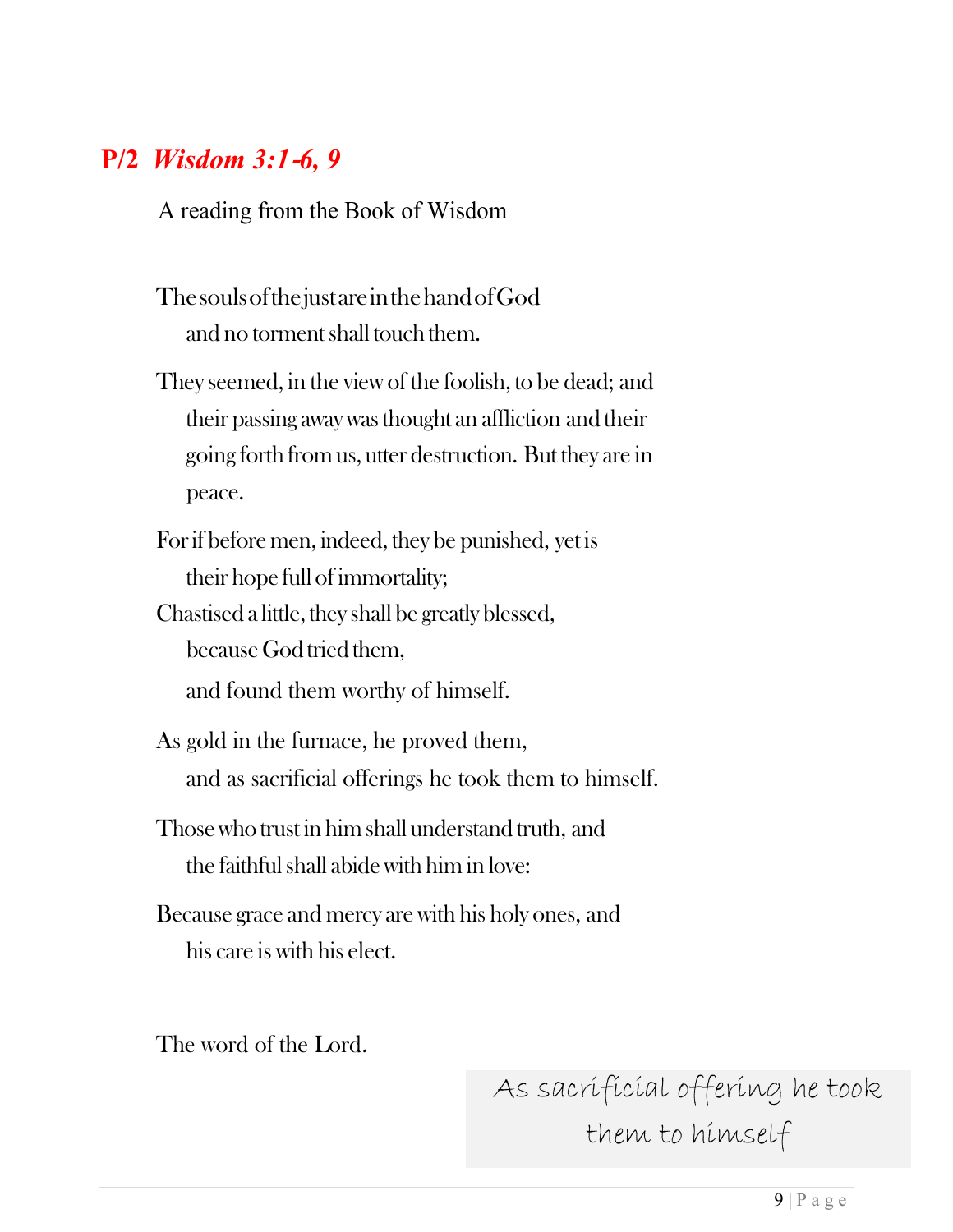## **P/3** *Wisdom 4: 7*‐*15*

A reading from the Book of Wisdom

The just man, though he die early, shall be atrest. Forthe age that is honorable comes not with the passing of time, nor can it be measured in terms of years. Rather, understanding is the hoary crown for men, and an unsullied life, the attainment of old age. He who pleased God was loved; he who lived among sinners was transported– Snatched away, lest wickedness pervert his mind or deceit beguile hissoul;

For the witchery of paltry things obscures what is right and the whirl of desire transforms the innocent mind. Having become perfect in a short while,

he reached the fullness of a long career; for his

soul was pleasing to the Lord,

therefore he sped him out of the midst of wickedness.

But the people saw and did not understand, nor did they take this into account.

The word of the Lord. An unsullied life, the attainment of old age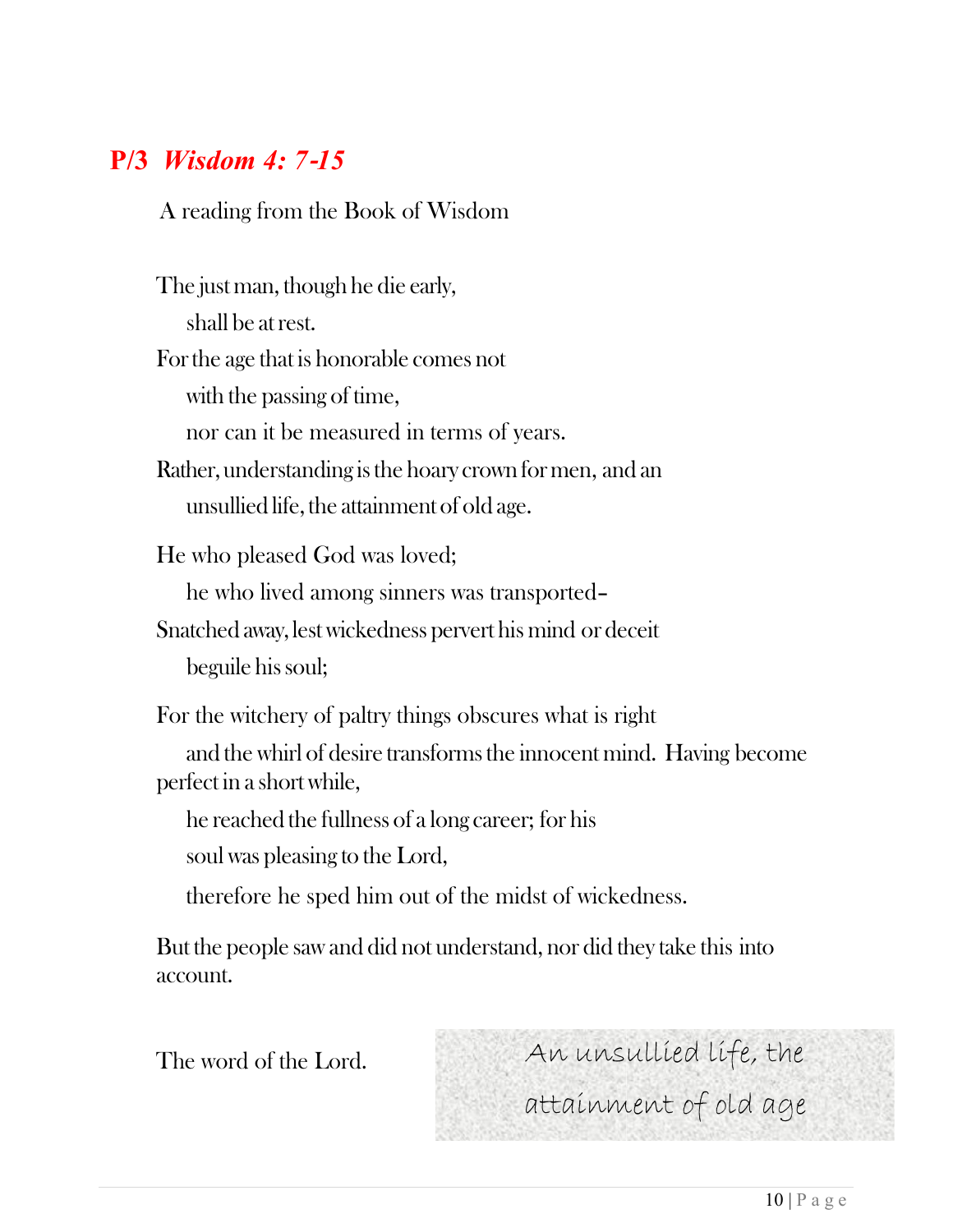### **P/4** *Isaiah 25: 6a, 7*‐*9*

### A Reading from the Book of the Prophet Isaiah

On this mountain the Lord of hosts Will provide for all people. On this mountain he will destroy The veil that veils all people,

The web that is woven over all the nations; Hewill destroy death forever.

The Lord will wipe away

The tears from all

faces;

The reproach of his people he will remove

From the whole earth; for the Lord has spoken.

Onthatdayitwillbesaid:

"Behold our God, to whom we looked to save us!

This is the Lord for whom we looked;

Let us rejoice and be glad that he has saved us!"

The word of the Lord. He will destroy death forever.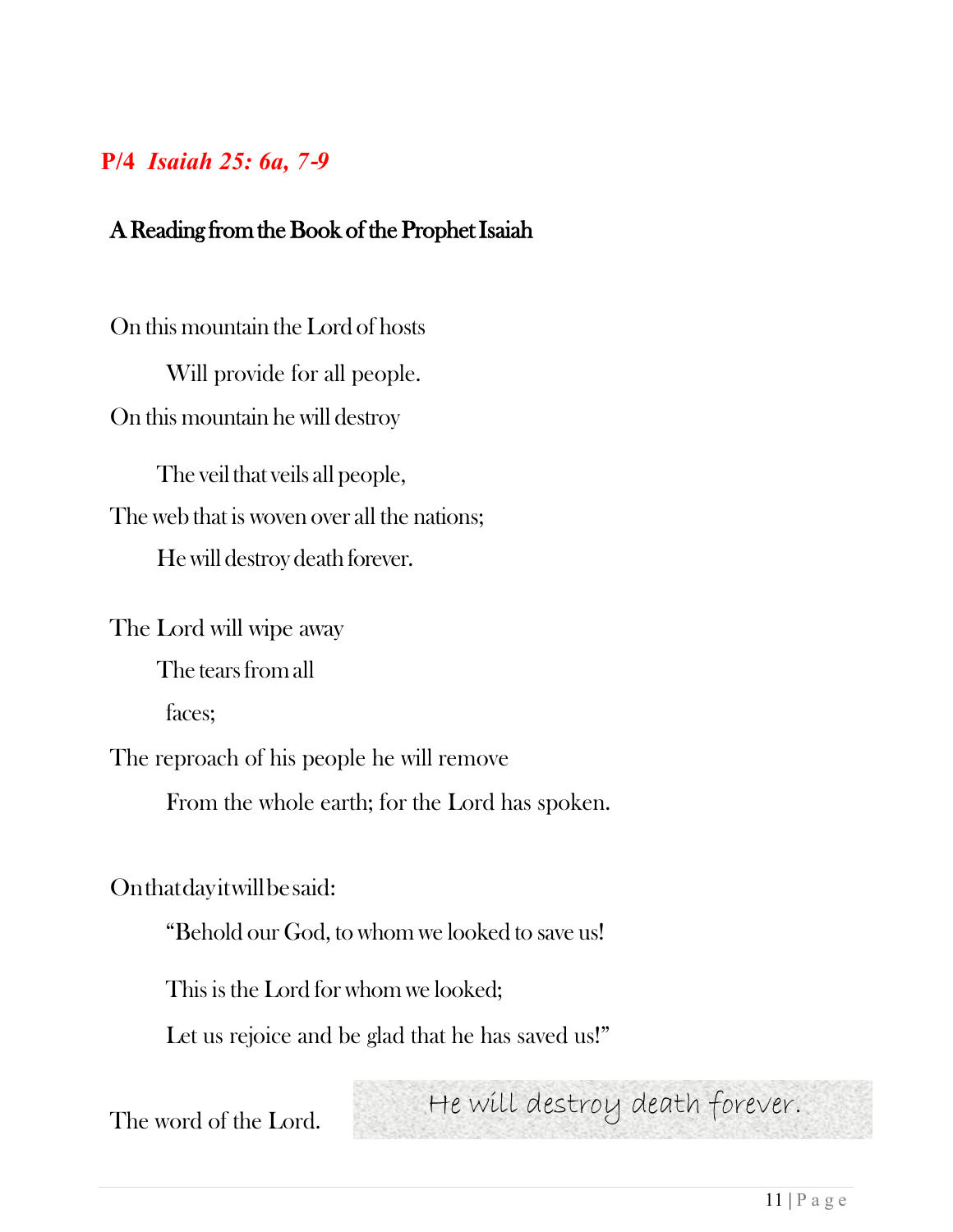## **P/5** *Lamentations 3:17*‐*26*

A reading from the Book of Lamentations

My soul is deprived of peace,

I have forgotten what happiness is; I tell myself my future is lost, all that I hoped for from the Lord. The thought of my homeless poverty is wormwood and gall; Remembering it over and over leaves my soul downcast within me. But I will call this to mind, as my reason to have hope: The favors of the Lord are not exhausted, his mercies are notspent; They are renewed each morning, so great is hisfaithfulness. My portion is the Lord, says my soul; therefore will I hope in him. GoodistheLordtoonewhowaitsforhim, to the soul that seeks him; It is good to hope in silence for the saving help of the Lord.

The word of the Lord.

It is good to hope in silence for the saving help of the Lord.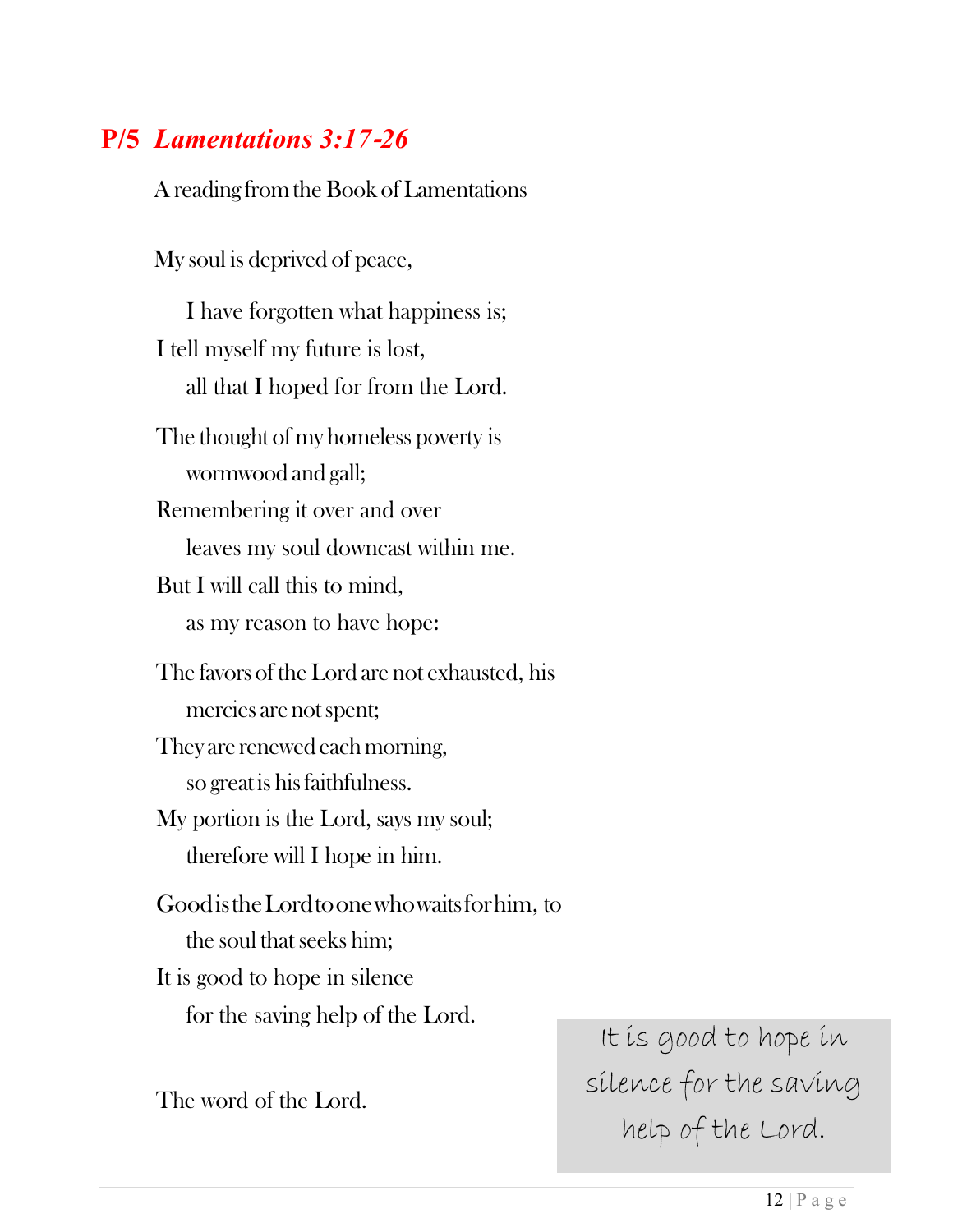### FUNERAL READINGS :: RESPONSORIAL PSALM (select one)

### Resp Psalm #1 (Ps 23)

R. The Lord is my shepherd; there is nothing I shall want.

The Lord is my shepherd; I shall not want. In verdant pastures he gives me repose; beside restful waters he leads me; he refreshes my soul.

R. The Lord is my shepherd; there is nothing I shall want.

He guides me in right paths for his name's sake. Even though I walk in the dark valley I fear no evil; for you are at my side with your rod and your staff that give me courage.

R. The Lord is my shepherd; there is nothing I shall want.

You spread the table before me in the sight of my foes; You anoint my head with oil; my cup overflows.

R. The Lord is my shepherd; there is nothing I shall want.

Only goodness and kindness follow me all the days of my life; and I shall dwell in the house of the Lord for years to come.

R. The Lord is my shepherd; there is nothing I shall want.

### Resp Psalm #2 (Ps 25)

R. To you, O Lord, I lift up my soul.

Remember that your compassion, O Lord, and your kindness are from of old. In your kindness remember me, because of your goodness, O Lord.

R. To you, O Lord, I lift up my soul.

Relieve the troubles of my heart, and bring me out of my distress.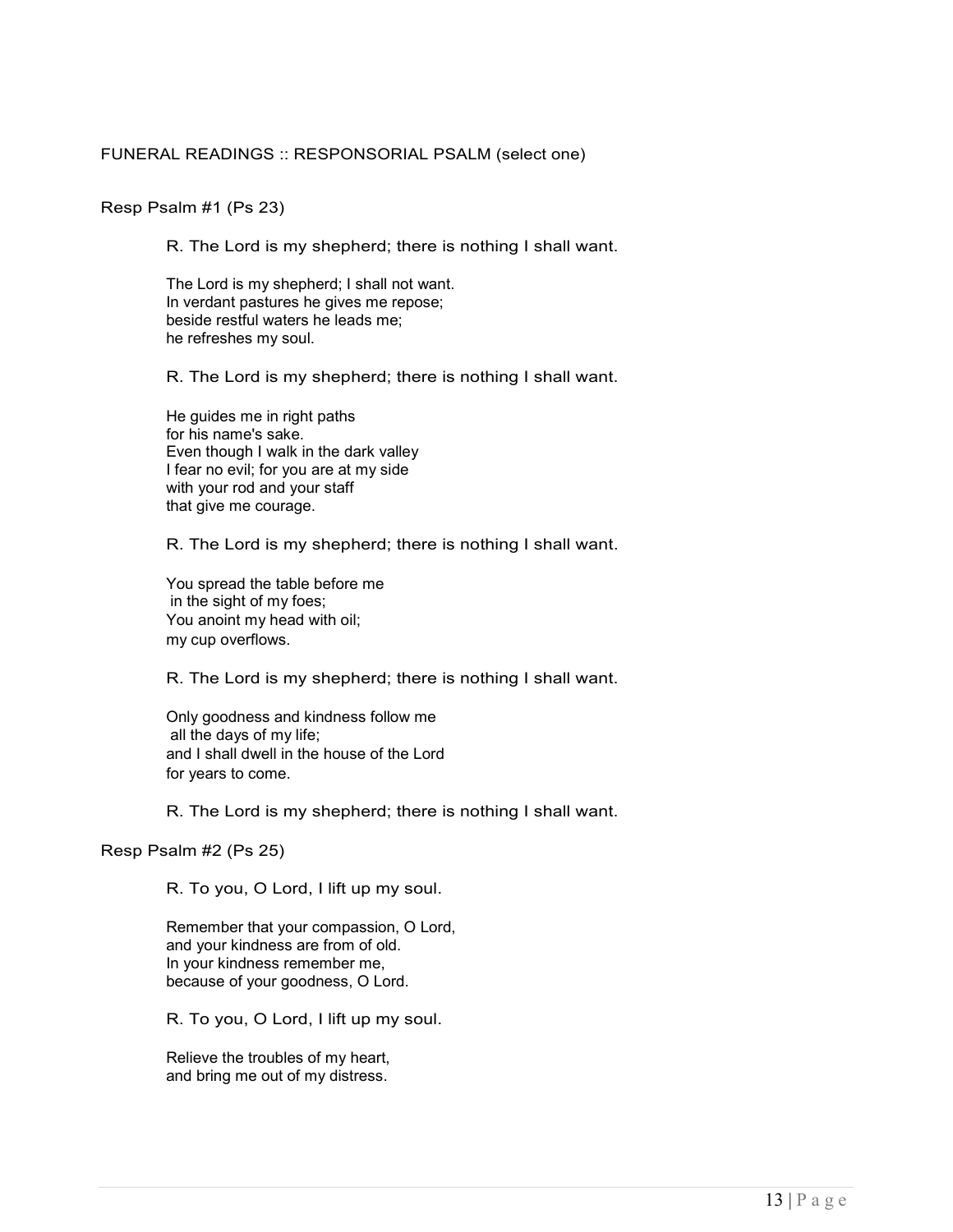Put an end to my affliction and my suffering, and take away all my sins.

R. To you, O Lord, I lift up my soul.

Preserve my life, and rescue me; let me not be put to shame, for I take refuge in you. Let integrity and uprightness preserve me, because I wait for you, O Lord.

R. To you, O Lord, I lift up my soul.

Resp Psalm #3 (Ps 27)

R. The Lord is my light and my salvation.

The Lord is my light and my salvation; whom should I fear? The Lord is my life's refuge; of whom should I be afraid?

R. The Lord is my light and my salvation.

One thing I ask of the Lord; this I seek: To dwell in the house of the Lord all the days of my life, that I may gaze on the loveliness of the Lord and contemplate his temple.

R. The Lord is my light and my salvation.

Hear, O Lord, the sound of my call; have pity on me and answer me. Your presence, O Lord, I seek. Hide not your face from me.

R. The Lord is my light and my salvation.

I believe that I shall see the bounty of the Lord in the land of the living. Wait for the Lord with courage; be stouthearted, and wait for the Lord.

R. The Lord is my light and my salvation.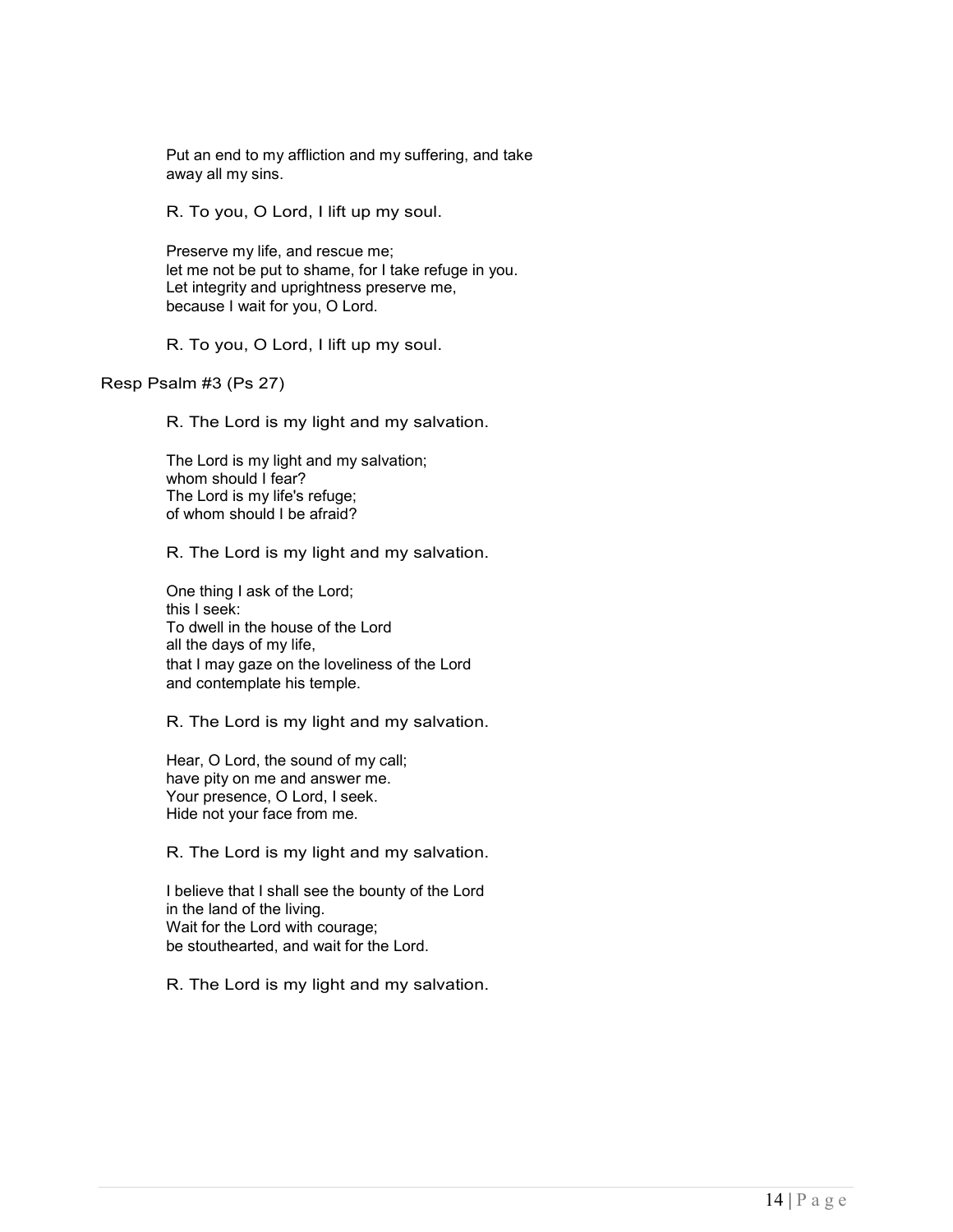### **B/1** *Acts 10:34-36, 42-43*

### A reading from the Acts of the Apostles

Peter proceeded to speak, saying: "In truth, I see that God shows no partiality. Rather, in every nation whoever fears him and acts uprightly is acceptable to him.

You know the word that he sent to the children of Israel as he proclaimed peace through Jesus Christ, who is Lord of all. He commissioned us to preach to the people and testify that he is the one appointed by God as judge of the living and the dead. To him all the prophets bear witness, that everyone who believes in him will receive forgiveness of sins through his name."

The word of the Lord.

 He is the one appointed by God as judge of the living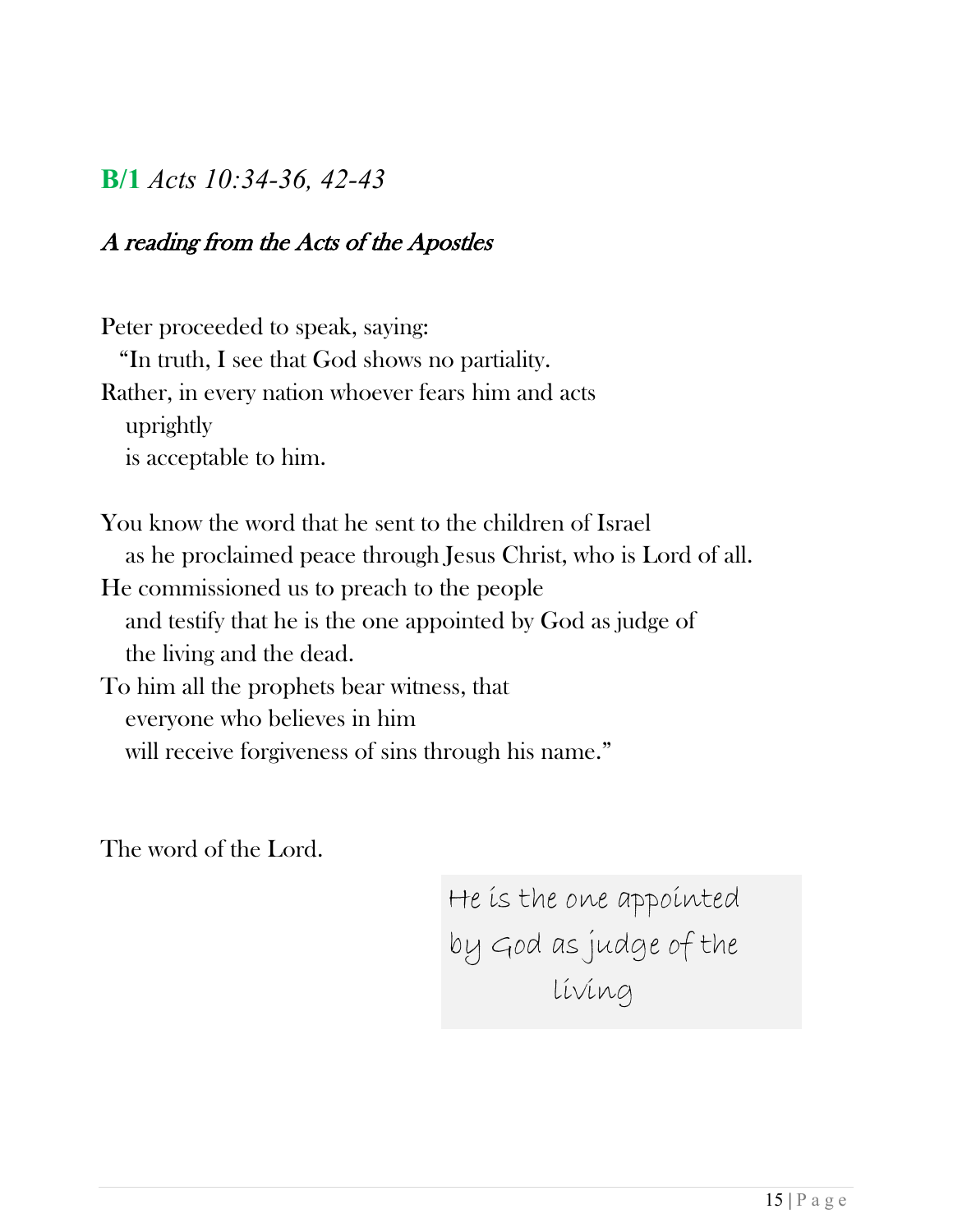## **B/2** *Romans 5: 5-11*

*Epistle to the Romans* 

### A reading from the Letter of Saint Paul to the Romans

Hope does not disappoint, because the love of God has been poured out into our hearts through the Holy Spirit who has been given to us. For Christ, while we were still helpless, died at the appointed time for the ungodly. Indeed, only with difficulty does one die for a just person, though perhaps for a good person one might even find courage to die. But God proves his love for us in that while we were still sinners Christ died for us. How much more then, since we are now justified by his Blood, will we be saved through him from the wrath. Indeed, if, while we were enemies,

we were reconciled to God through the death of his Son, how much more, once reconciled,

willwebesaved byhislife.

Notonlythat, butwealsoboastofGodthroughourLord Jesus

Christ, through whom we have now received reconciliation.

The word of the Lord.

Since we are now justified by his Blood, we will be saved through him from the wrath.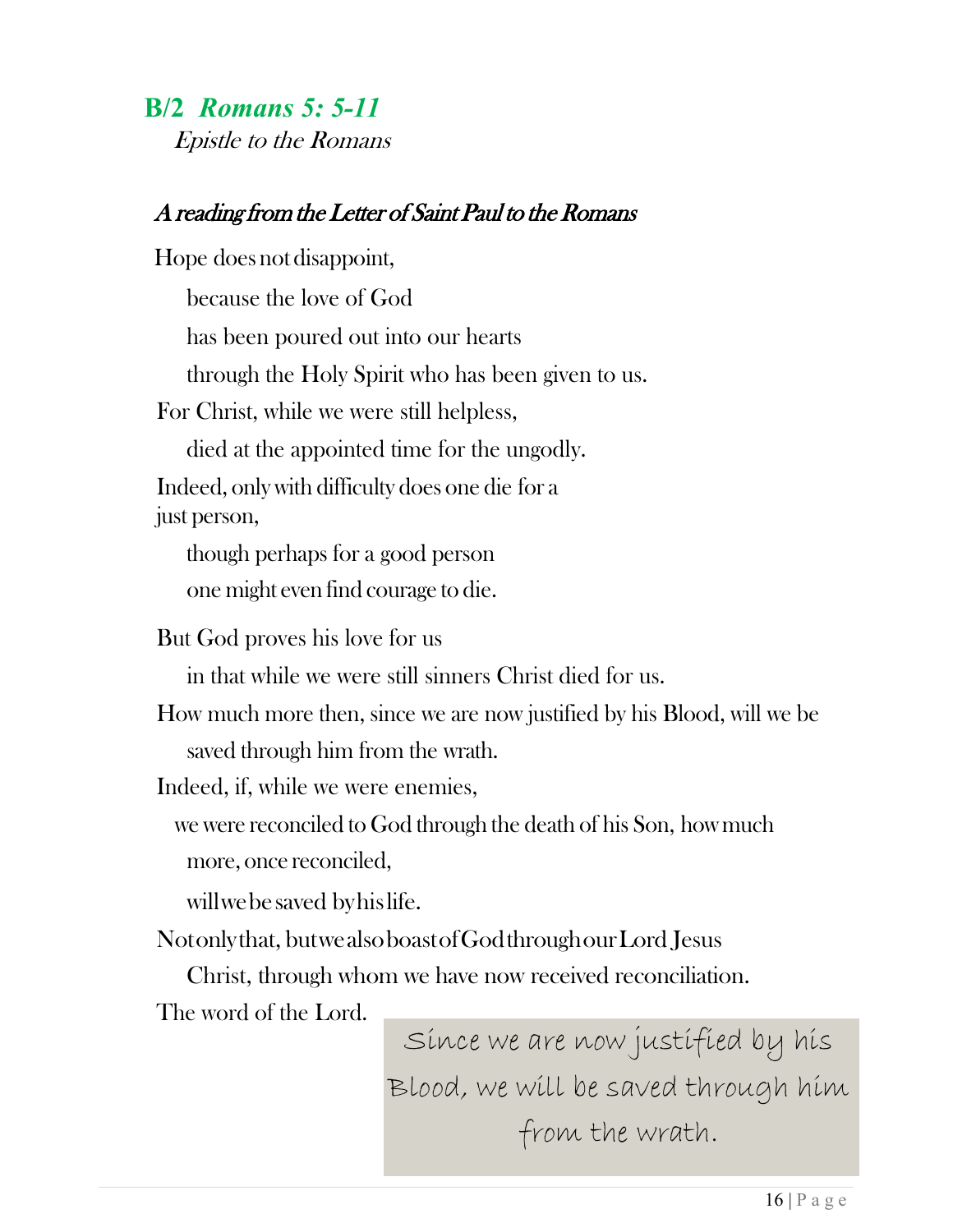### **B/3** *Romans 6: 3*‐*4, 8*‐*9* Epistle to the Romans

### A reading from the Letter of Saint Paul to the Romans

Brothers and sisters:

Are you unaware that we who were baptized into Christ Jesus were baptized into his death?

Wewere indeed buried with him through baptism into death, so that, just as Christ was raised from the dead by the glory of the Father, we too mightlive in newness of life. If, then, we have died with Christ, we believe that we shall also live with him.

We know that Christ, raised from the dead, dies no

more;

death no longer has power over him.

The word of the Lord.

We too might live in newness of life.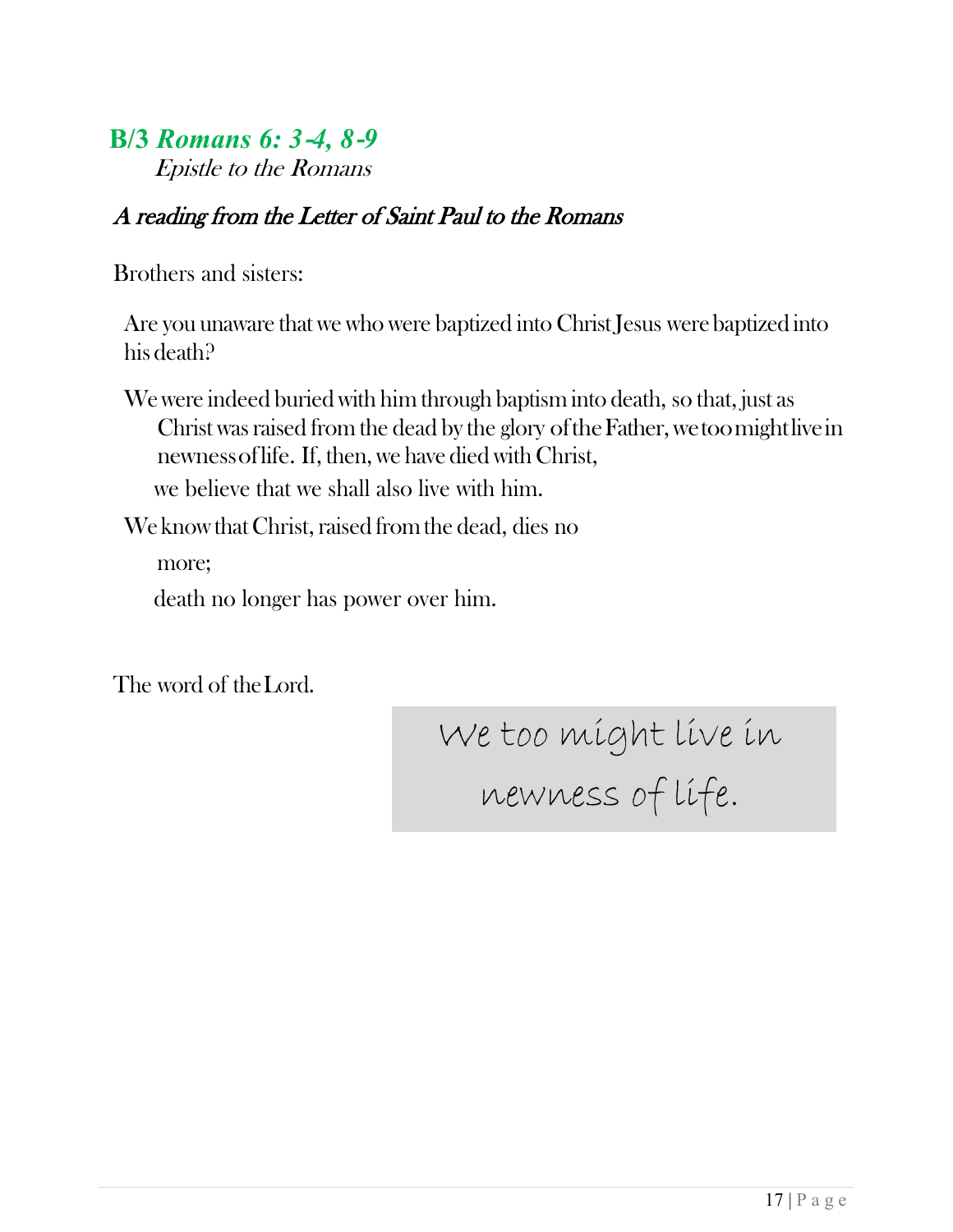### **B/4** *Romans 8: 14*‐*23*

Epistle to the Romans

### A reading from the Letter of Saint Paul to the Romans

Brothers and sisters: Those who are led by the Spirit of God are sons of God. For you did not receive a spirit of slavery to fall back into fear, but you received a spirit of adoption, through which we cry, *Abba*, "Father!" The Spirit itself bears witness with our spirit that we are children of God, and if children, then heirs, heirs of God and joint heirs with Christ, if only we suffer with him so that we may also be glorified with him. I consider that the sufferings of this present time are as nothing compared with the glory to be revealed to us. For creation awaits with eager expectation the revelation of the children of God; for creation was made subject to futility, not of its own accord but because of the one who subjected it, in hope that creation itself would be set free from slavery to corruption and share in the glorious freedom of the children of God. We know that all creation is groaning in labor pains even until now; and not only that, but we ourselves, who have the first fruits of the Spirit, we also groan within ourselves as we wait for adoption, the redemption of our bodies.

We also groan within ourselves as we wait for<br>The word of the Lord. adoption, the redemption of our bodies.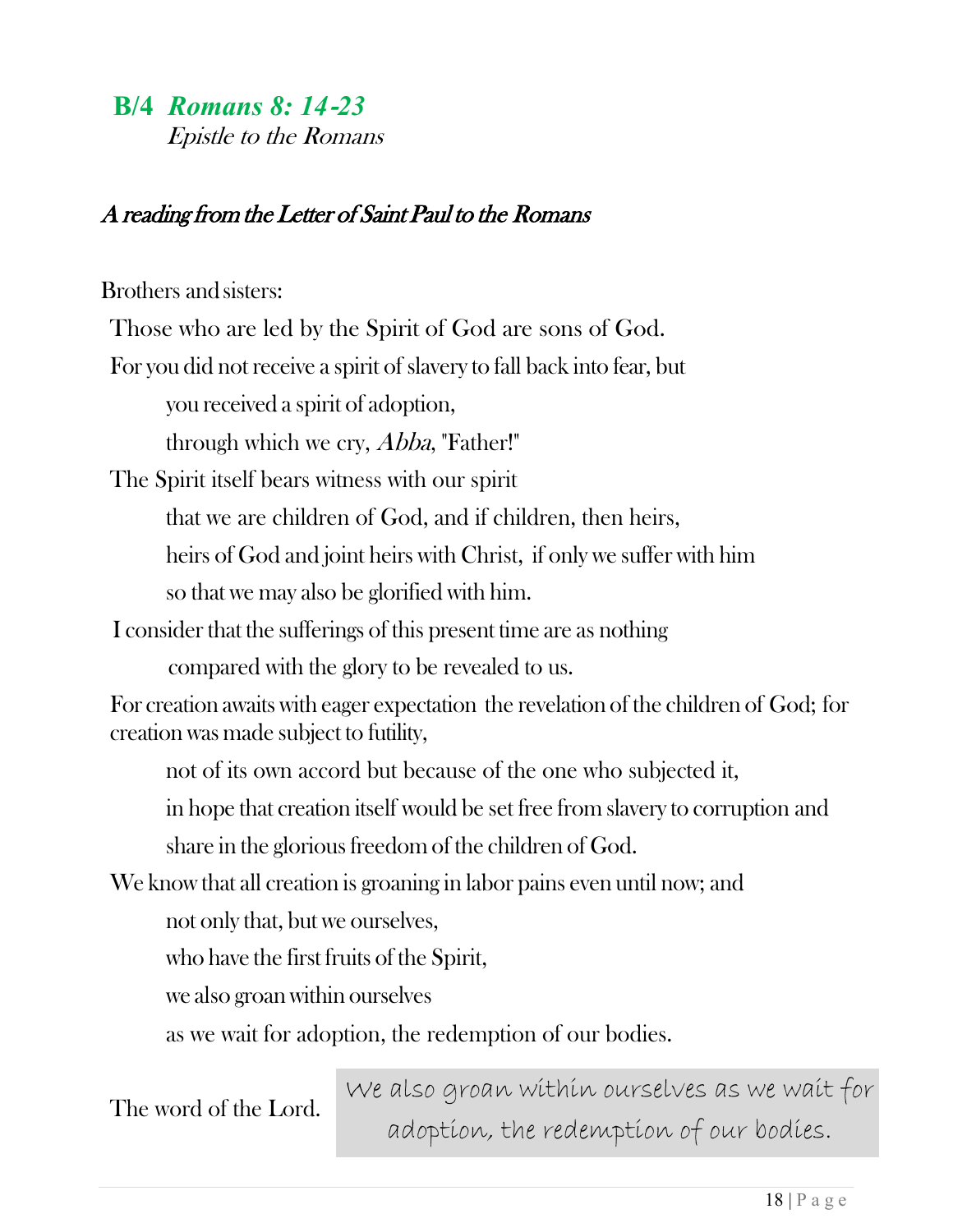## **B/5** *Romans 8:31b*‐*35, 37*‐*39*

Epistle to the Romans

### A reading from the Letter of St. Paul to the Romans

 Brothers and sisters: If God is for us, who can be against us? He did not spare his own Son but handed him over for us all, will he not also give us everything else along with him? Who will bring a charge against God's chosen ones? It is God who acquits us. Who will condemn? It is Christ Jesus who died, rather, was raised, who also is at the right hand of God, who indeed intercedesfor us. What will separate us from the love of Christ? Will anguish, or distress,or persecution, orfamine, or nakedness, or peril, or the sword? No, in all these things, we conquer overwhelmingly through him who loved us. For I am convinced that neither death, nor life, nor angels,norprincipalities, nor present things, nor future things, nor powers, nor height, nor depth, nor any other creaturewill be able to separate us from the love of God in Christ Jesus our Lord.

The word of the Lord.

What will separate us from the love of Christ?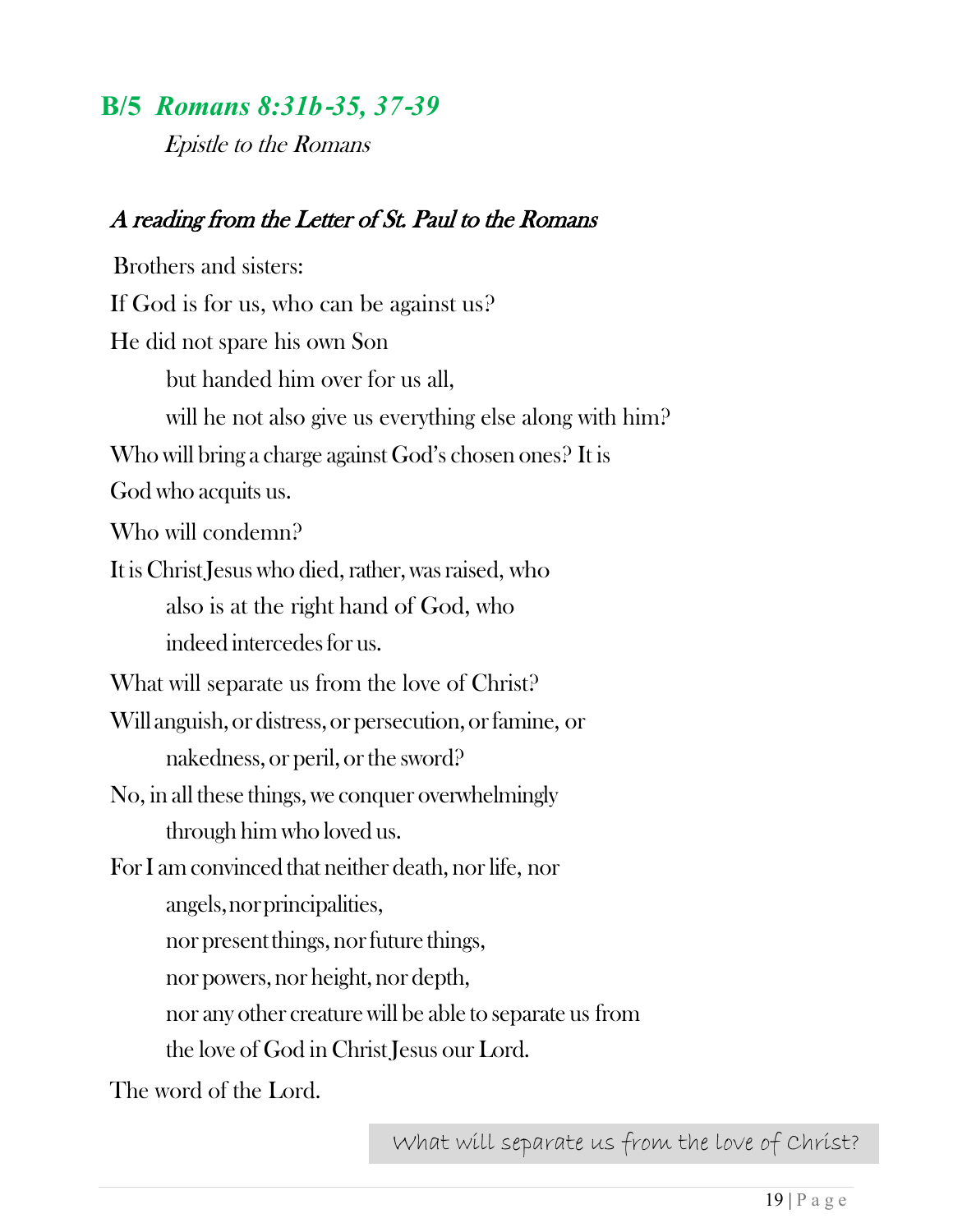### **B/6** *1 Corinthians 15:51*‐*57*

First Epistle to the Corinthians

### A reading from the first Letter of St. Paul to the Corinthians

Brothersandsisters:

Behold, I tell you a mystery.

We shall not all fall asleep, but we will all be changed,

in an instant, in the blink of an eye, at the last trumpet.

For the trumpet will sound,

the dead will be raised incorruptible,

and we shall be changed.

- Forthatwhich is corruptible must clothe itselfwith incorruptibility, and that which is mortal must clothe itself with immortality.
- And when this which is corruptible clothes itself with incorruptibility and this which is mortal clothes itself with immortality,

then the word that is written shall come about:

Deathisswallowedupin victory. Where, O death, is your victory? Where, O death, is your sting?

The sting of death is sin,

and the power of sin is the law.

But thanks be to God who gives us the victory

through our Lord Jesus Christ.

Death is swallowed up in victory.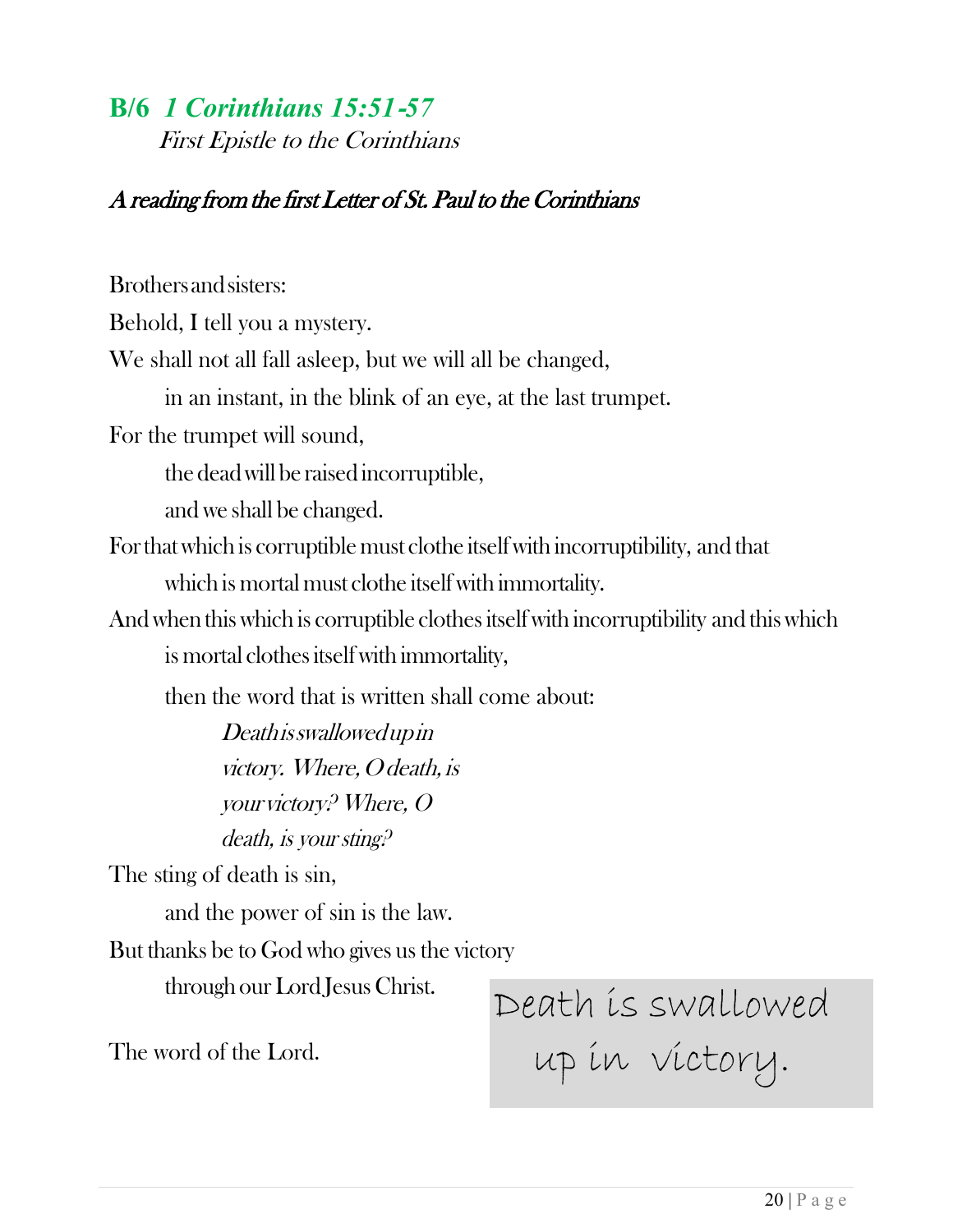## *B/7 Romans 14:7*‐*9, 10*‐*12* Epistle to the Romans

### A reading from the Letter of Saint Paul to the Romans

Brothersandsisters: No one lives for oneself, and no one diesfor oneself. For if we live, we live for the Lord, andifwe die, we diefor theLord: so then, whether we live or die, we are the Lord's. For this is why Christ died and came to life, that he might be Lord of both the dead and the living. Why then do you judge your brother? Or you, why do you look down on your brother? For we shall all stand before the judgment seat of God; for it is written:

AsIlive,saystheLord,everyknee shall bend before me, andevery tongue shall give praise toGod.

So then each of us shall give an accounting of himself to God.

The word of the Lord.

Whether we live or die,

we are the lord's.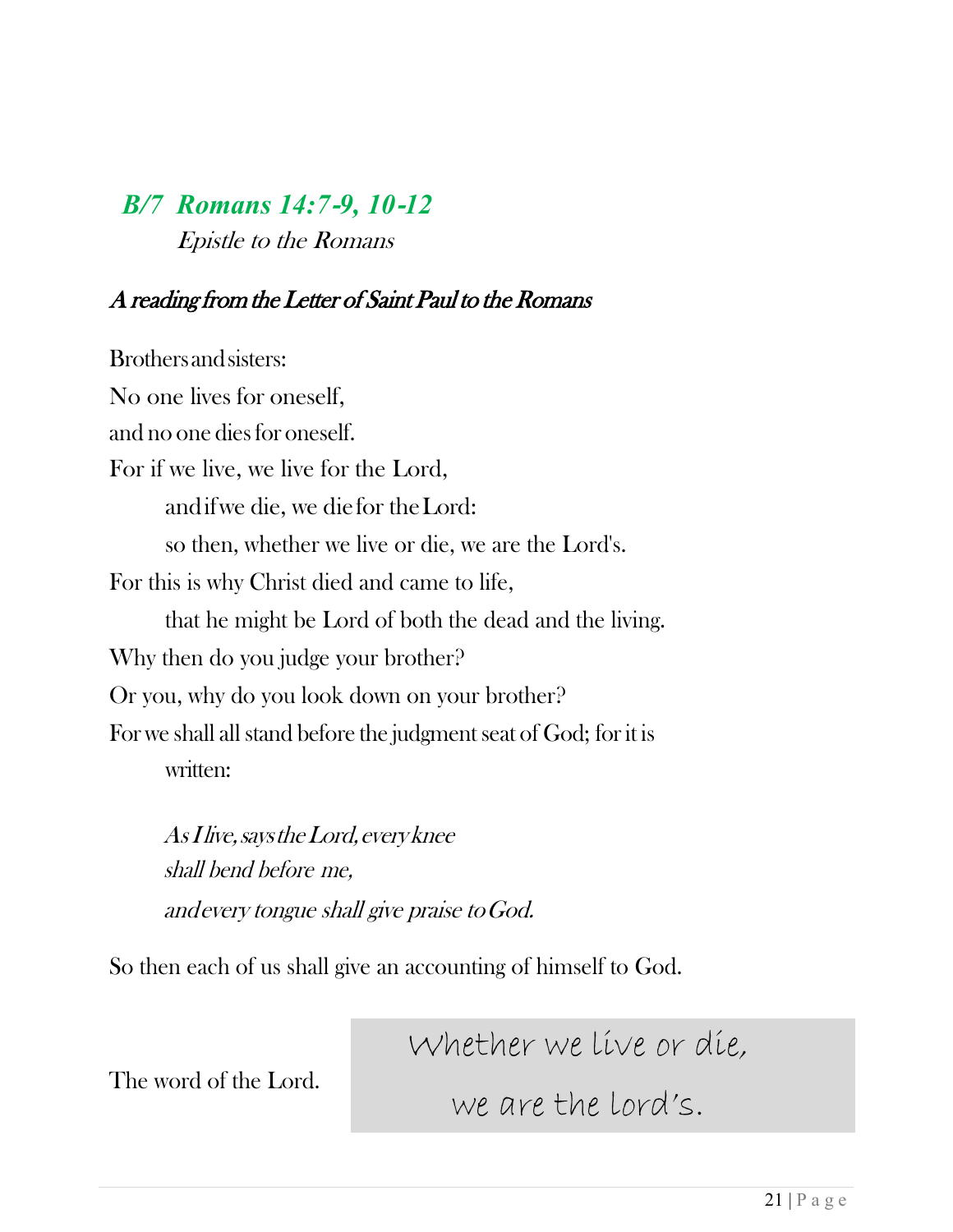### **B/8** *2 Corinthians 4:14*‐*5:1* Second Epistle to the Corinthians

### A reading from the Second Letter of St. Paul to the Corinthians

Brothersandsisters:

We know that the One who raised the Lord Jesus

will raise us also with Jesus

and place us with you in his presence.

Everything indeed is for you, so that the grace bestowed in abundance on more and more people may cause the thanksgiving to overflow forthe glory of God.

Therefore, we are not discouraged;

rather, although our outerself is wasting away, our

inner self is being renewed day by day.

For this momentary light affliction

is producing for us an eternal weight of glory

beyondallcomparison,

aswelooknottowhatisseenbuttowhatisunseen; for

what is seen is transitory,

but what is unseen is eternal.

Forwe know that if our earthly dwelling, a tent,

should be destroyed,

we have a building from God,

a dwelling not made with

hands, eternalinheaven.

The word of the Lord.

What is seen is

transitory, but what is unseen is eternal.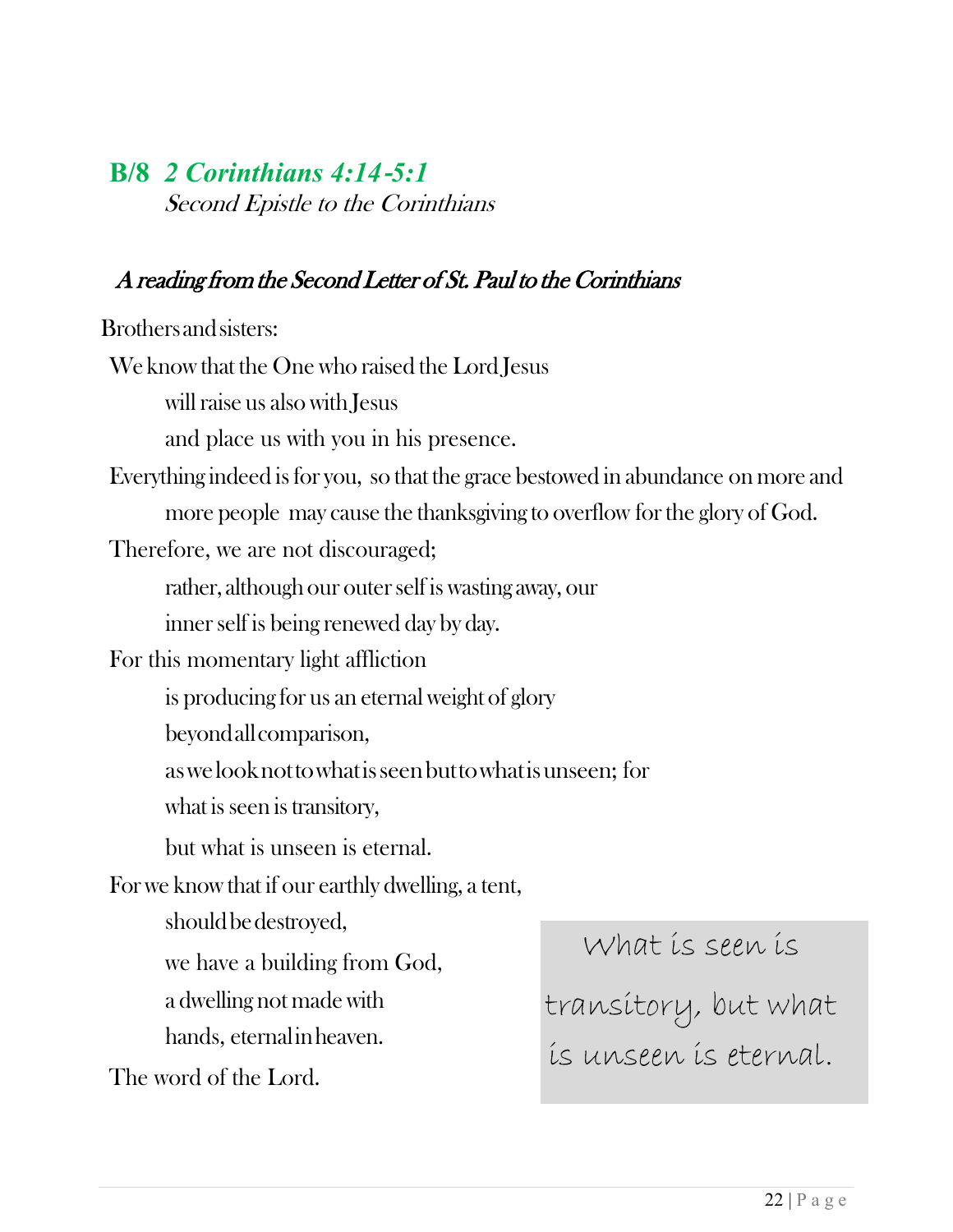# **B/9** *2 Corinthians 5:1, 6*‐*10*

Second Epistle to the Corinthians

### A reading from the second Letter of Saint Paul to the Corinthians

Brothers and sisters:

We know that if our earthly dwelling, a tent, should

be destroyed, we have a building from God,

a dwelling not made with hands, eternal in heaven.

We are always courageous,

although we know that while we are at home in the body we are away from theLord,

for we walk by faith, not by sight.

Yet we are courageous,

and we would rather leave the body and go home to the Lord.

Therefore, we aspire to please him,

whether we are at home or away.

For we must all appear before the judgment seat of Christ, so that each may receive recompense, according to what he did in the body, whether good or evil.

> We have a building from God, eternal in heaven.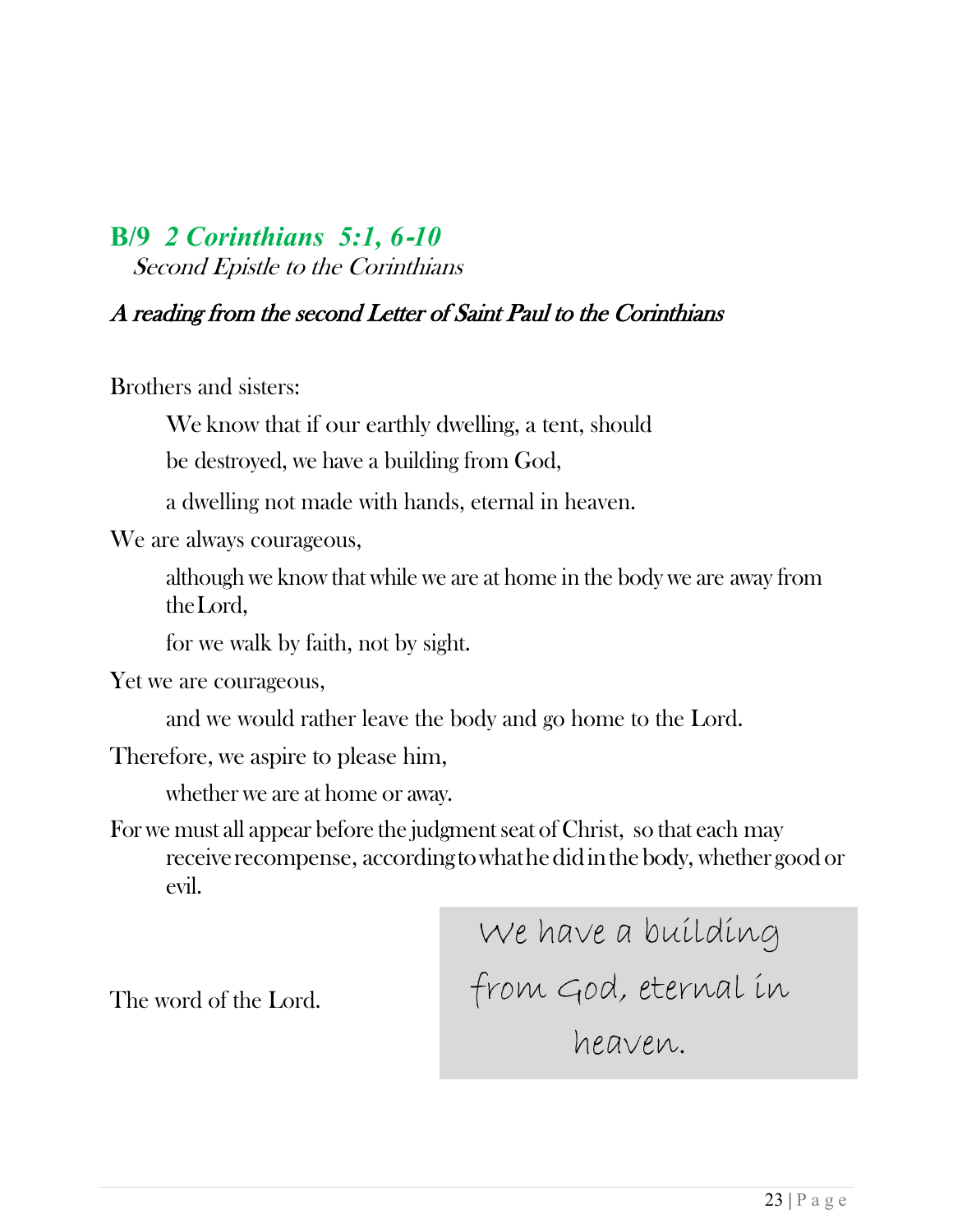### **B/10** *1 Thessalonians 4:13*‐*18* First Epistle to the Thessalonians

### A reading from the first Letter of Saint Paul to the Thessalonians

We do not want you to be unaware, brothers and sisters, about those who have fallen asleep, so that you may not grieve like the rest,

who have no hope.

For if we believe that Jesus died and rose,

so too will God, through Jesus, bring with him those who have fallen asleep.

Indeed, we tell you this, on the word of the Lord, that we

who are alive,

who are left until the coming of the Lord,

will surely not precede those who have fallen asleep.

For the Lord himself, with a word of command,

with the voice of an archangel and with the trumpet of God, will come down from heaven,

and the dead in Christ will rise first.

Then we who are alive, who are left,

will be caught up together with them in the clouds to meet

the Lord in the air.

Thus we shall always be with the Lord.

Therefore, console one another with these words.

Thus we shall always be with the Lord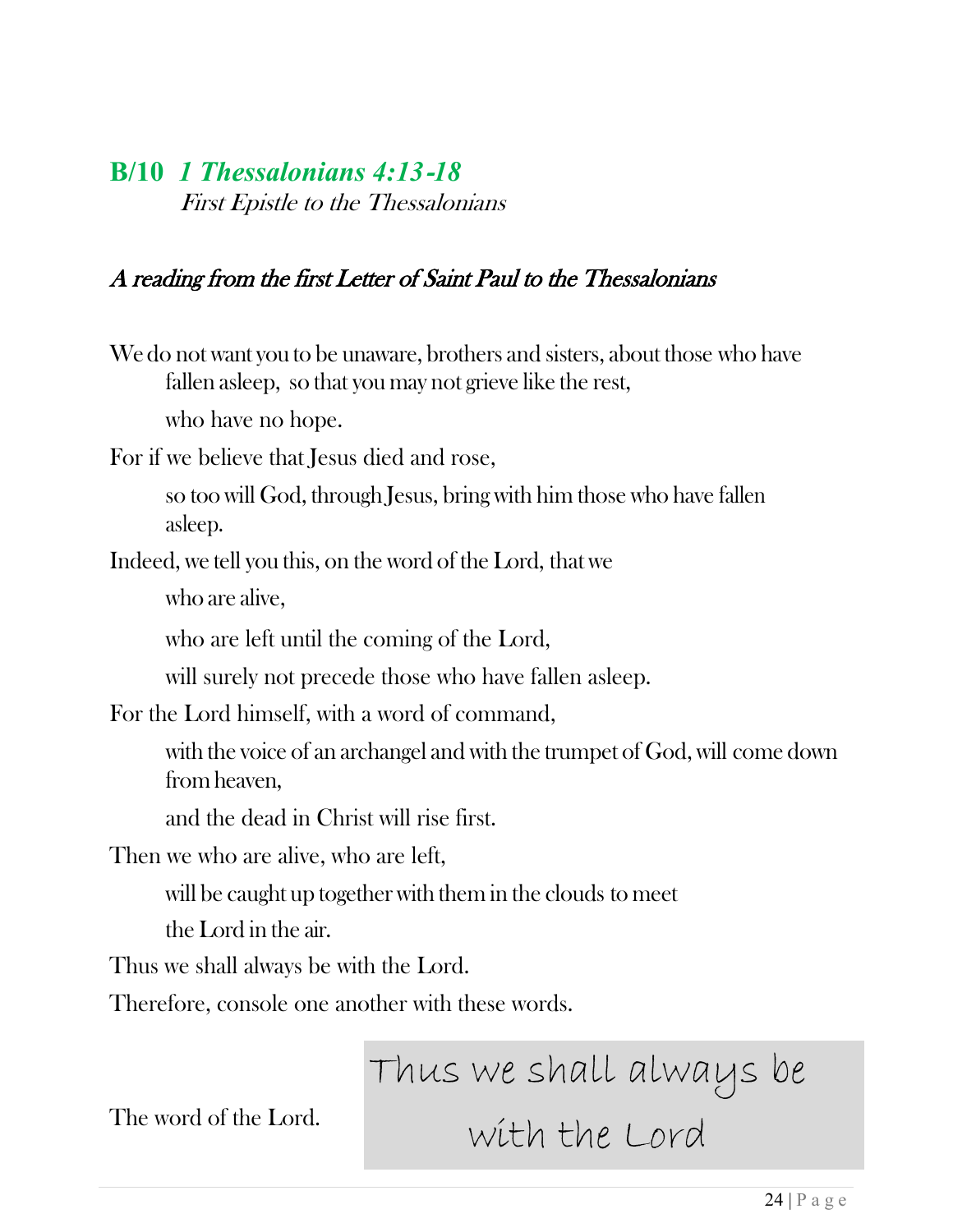### **B/11** *2 Timothy 2:8*‐*13* Epistle

### A reading from the Second Letter of Saint Paul to Timothy

Beloved:

Remember Jesus Christ, raised from the dead, a descendant of David: such is my Gospel, for which I am suffering,

even to the point of chains, like a criminal.

But the word of God is not chained.

Therefore, I bear with everything for the sake of those who are

chosen, so that they too may obtain the salvation that is in Christ Jesus, together with eternalglory.

This saying is trustworthy:

If we have died with him

we shall also live with him;

if we persevere

we shall also reign with him.

But if we deny

him he will deny us.

If we are unfaithful he remains faithful,

for he cannot deny himself.

If we have died with him we shall also live with him.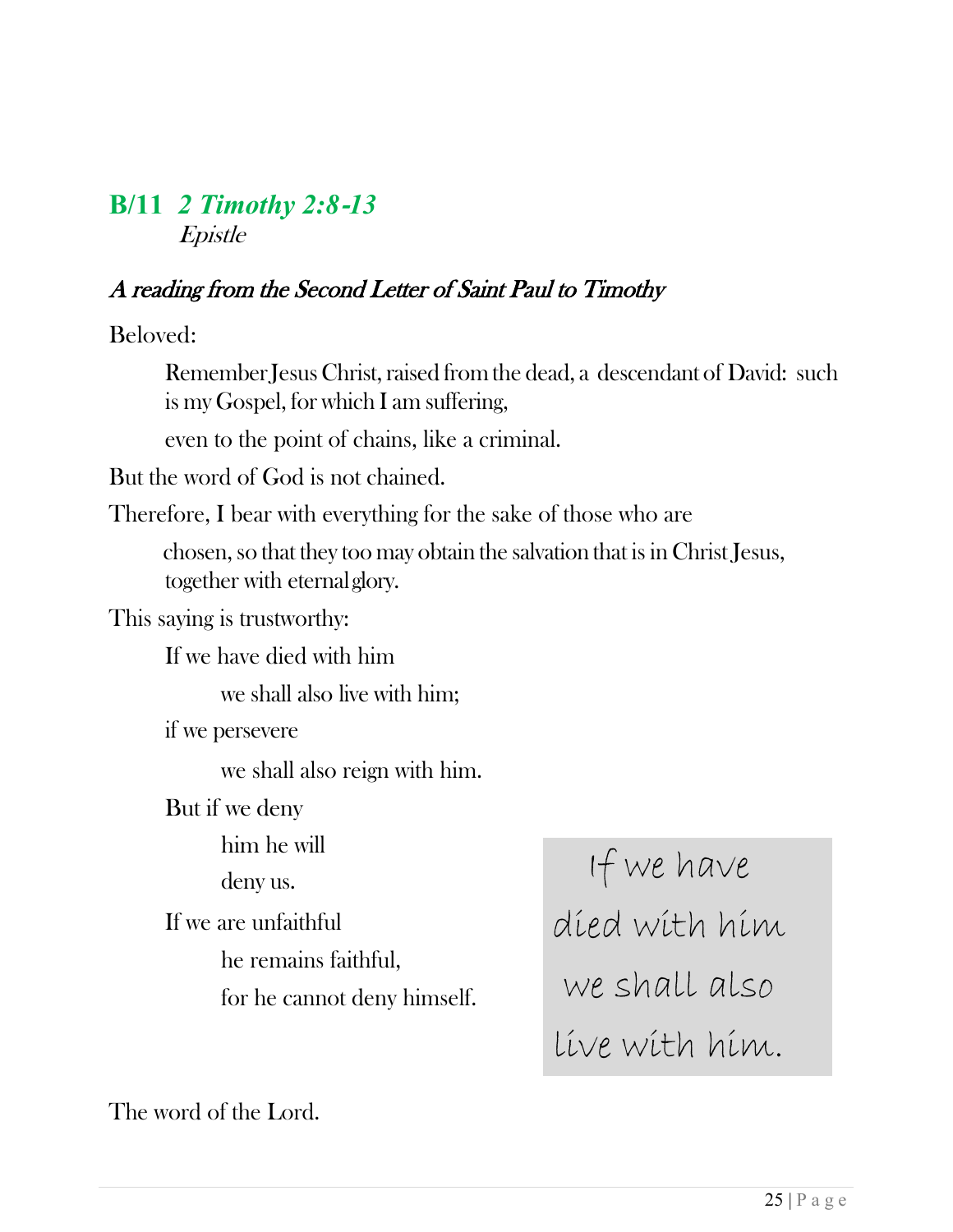### **B/12** *1 John 3:1*‐*2* Epistle

### A reading from the first Letter of Saint John

Beloved:

See what love the Father has bestowed on us that we may be called the children of God.

Yet sowe are.

The reason the world does not know us isthat it did not know him.

Beloved, we are God's children now;

what we shall be has not yet been revealed.

We do know that when it is revealed we shall be like him, for we shall see himasheis.

The word of the Lord.

We shall see him

as he is.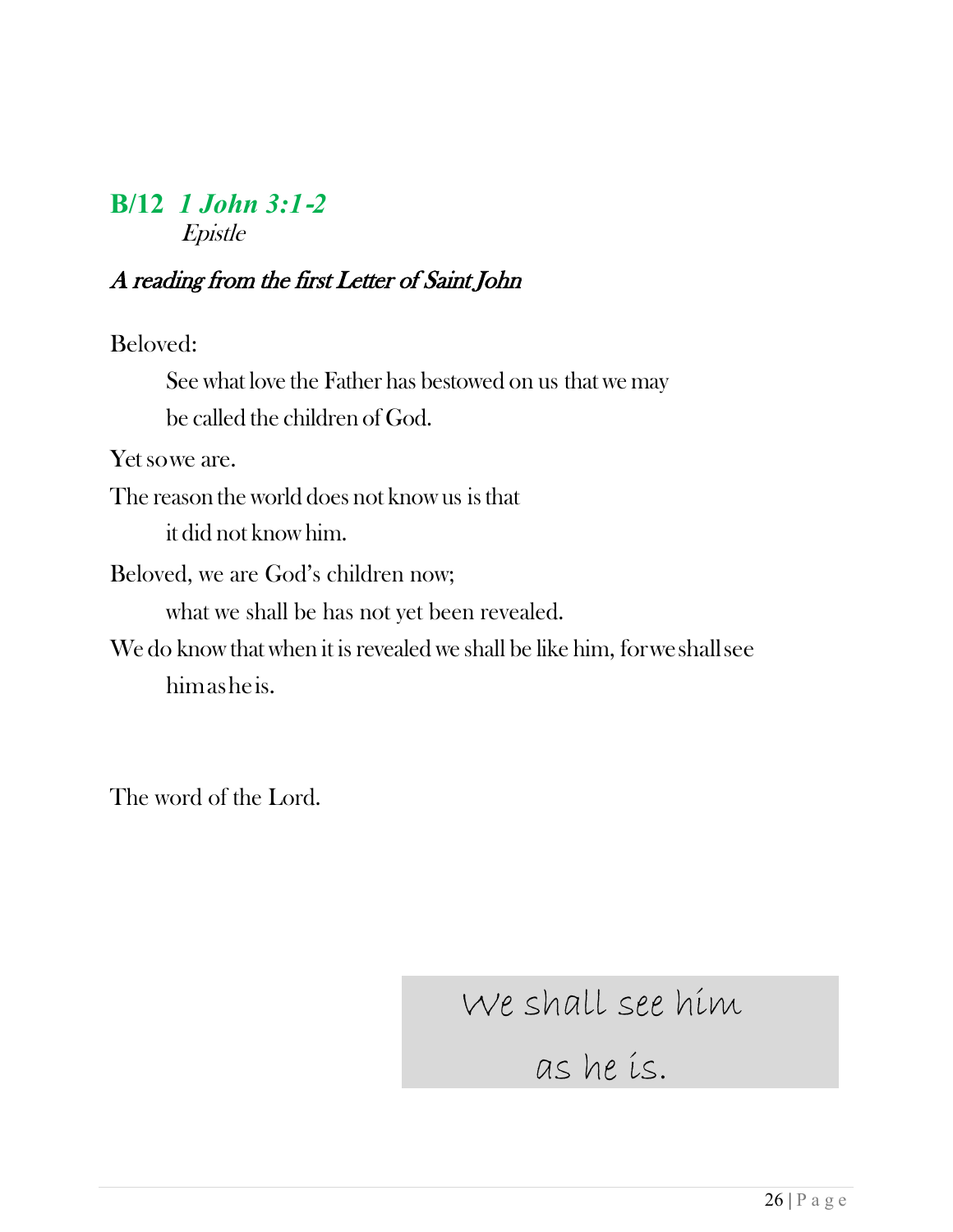## B/13 Revelation 21:1‐5a, 6b‐7

### A reading from the Book of Revelation

I, John, saw a new heaven and a new earth.

The former heaven and the former earth had passed away, and the sea was no more.

I also saw the holy city, a new Jerusalem, coming down out of heaven from God, prepared as a bride adorned for her husband.

I heard a loud voice from the throne saying, "Behold, God's dwelling is with the human race.

He will dwell with them and they will be his people and

God himself will always be with them as their God.

He will wipe every tear from their eyes,

and there shall be no more death or mourning, wailing or pain, for the old order has passed away."

The One who sat on the throne said, "Behold, I make all things new."

I am the Alpha and the Omega, the beginning and the end.

To the thirsty I will give a gift from the spring of life-giving water. The victor will inherit these gifts,

and I shall be his God, and he will be my son."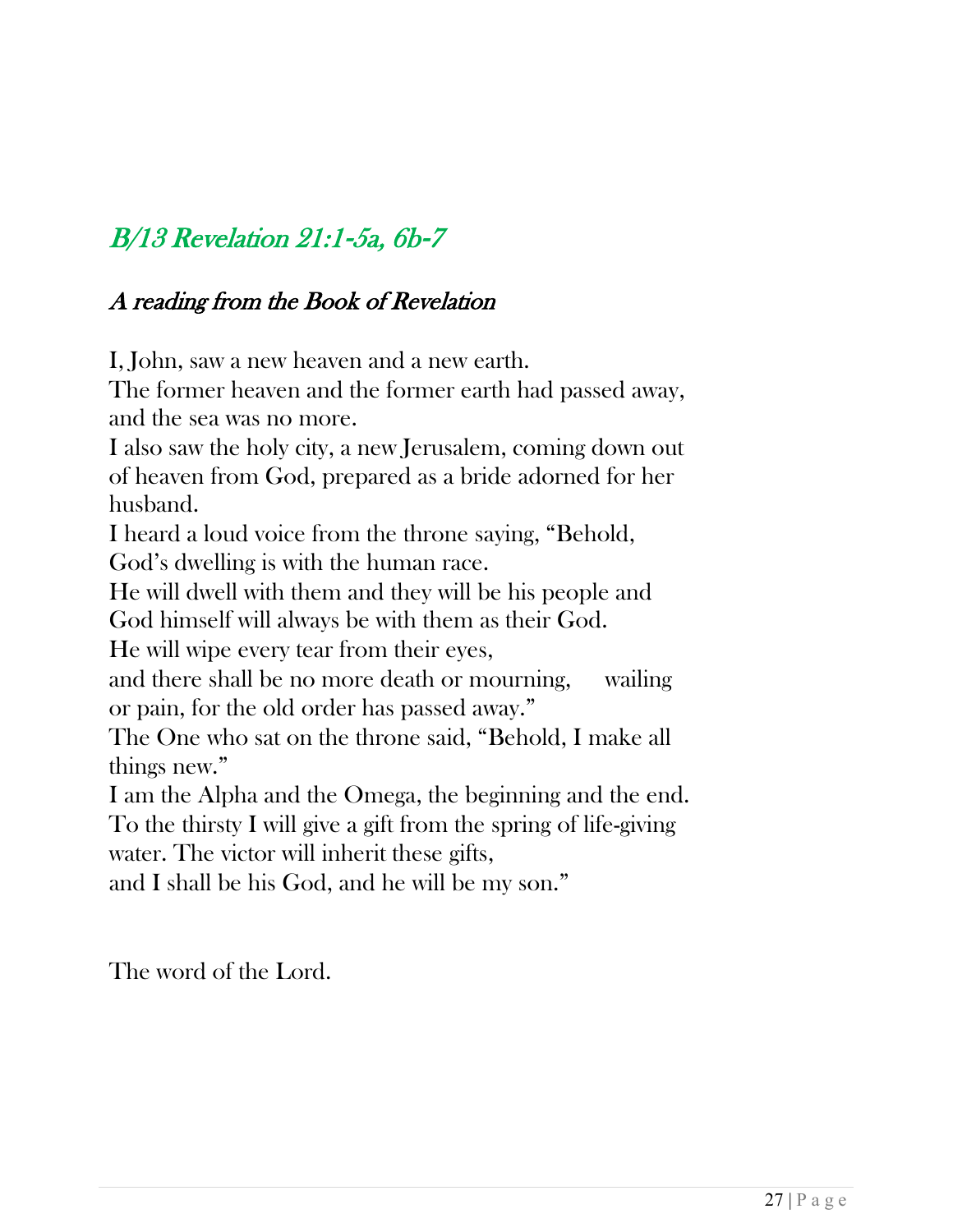## **B/14** *Revelation 14:13*

### A reading from the Book of Revelation

I, John, heard a voice from heaven say, "Write this: Blessed are the dead who die in the Lord from now on." "Yes," said the Spirit, "let them find rest from their labors, for their works accompany them."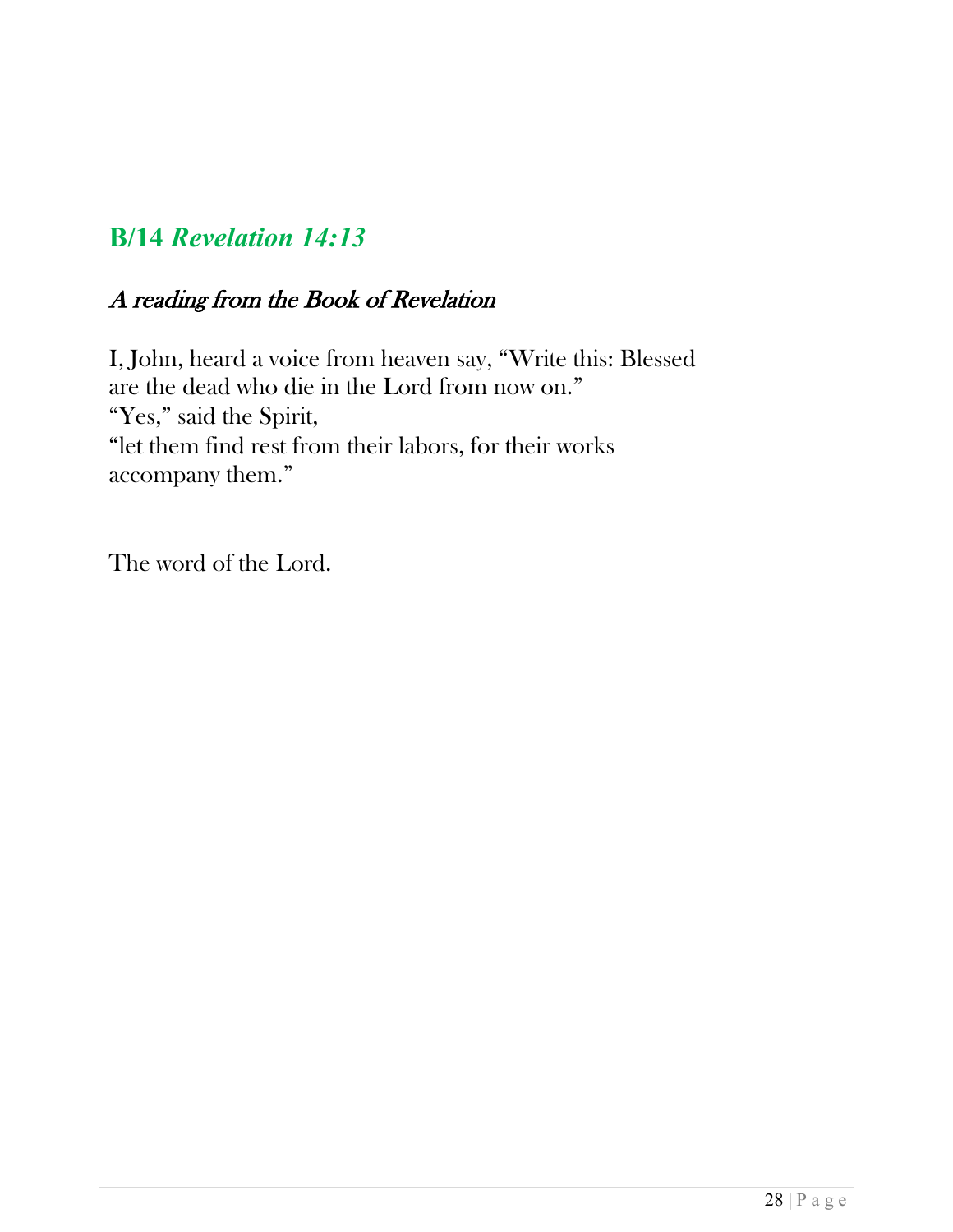## **V/1** *Matthew 5:1*‐*12a*

### A reading from the holy Gospel according to Matthew

When Jesus saw the crowds, he went up the mountain, and after he had sat down, his disciples came to him. He began to teach them, saying: "Blessed are the poor in spirit, for theirs is the Kingdom of heaven. Blessed are they who mourn, for they will be comforted. Blessed are the meek, for they will inherit the land. Blessed are they who hunger and thirst for righteousness, for they will be satisfied. Blessed are the merciful, for they will be shown mercy. Blessed are the clean of heart, for they will see God. Blessed are the peacemakers, for they will be called children of God. Blessed are they who are persecuted for the sake of righteousness, for theirs is the Kingdom of heaven. Blessed are you when they insult you and persecute you and utter every kind of evil against you falsely because of me. Rejoice and be glad, for your reward will be great in heaven."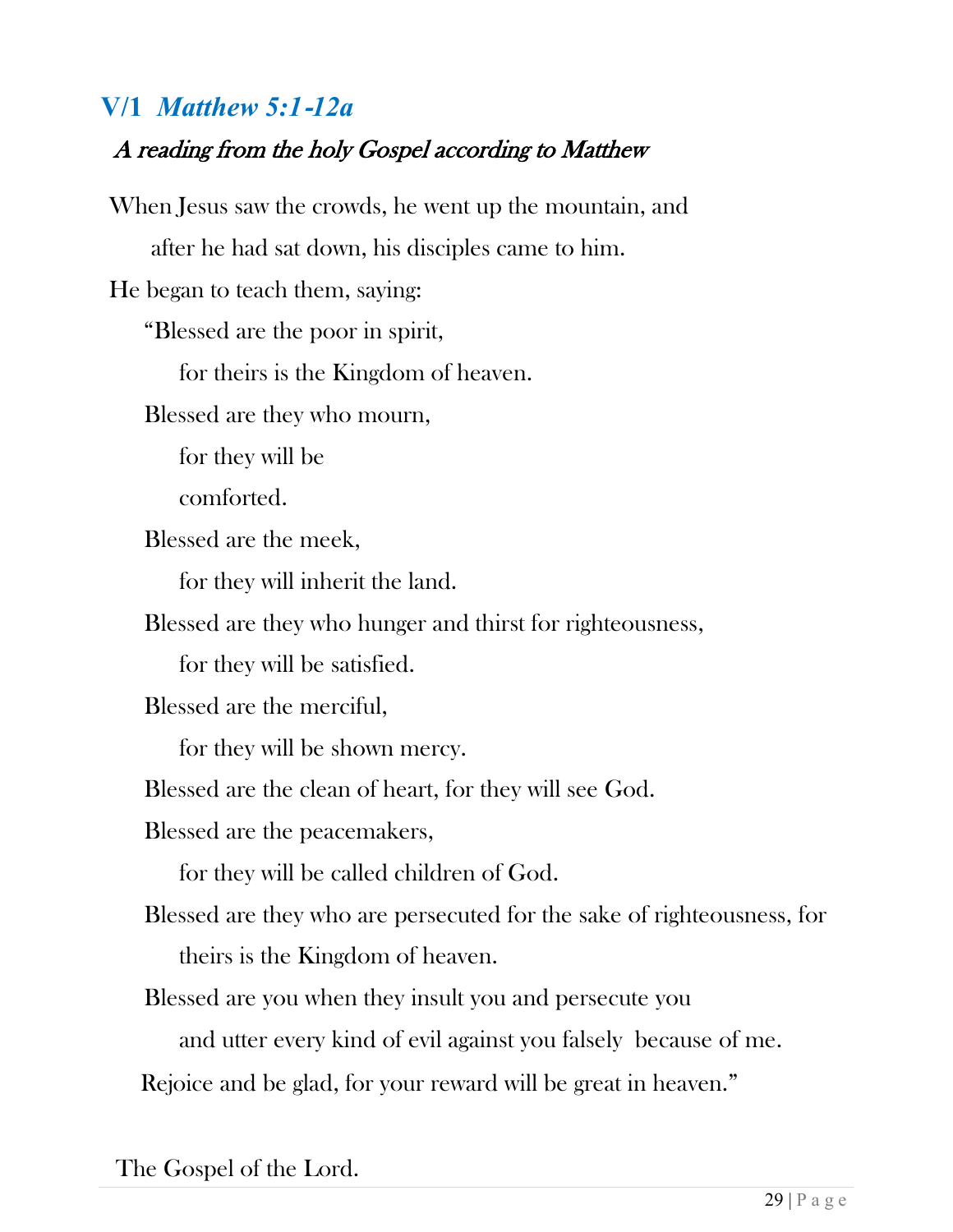## **V/2** *Matthew 11: 25*‐*30*

## A reading from the holy Gospel according to Matthew

| At that time Jesus answered:                                          |  |  |
|-----------------------------------------------------------------------|--|--|
| "I give praise to you, Father, Lord of heaven and earth, for although |  |  |
| you have hidden these things                                          |  |  |
| from the wise and the learned                                         |  |  |
| you have revealed them to the childlike.                              |  |  |
| Yes, Father, such has been your gracious will.                        |  |  |
| All things have been handed over to me by my Father. No one           |  |  |
| knows the Son except the Father,                                      |  |  |
| and no one knows the Father except the Son                            |  |  |
| and anyone to whom the Son wishes to reveal him.                      |  |  |
| Come to me, all you who labor and are burdened, and I will            |  |  |
| give you rest.                                                        |  |  |
| Take my yoke upon you and learn from me, for I am                     |  |  |
| meek and humble of heart;                                             |  |  |
| and you will find rest for yourselves.                                |  |  |
| For my yoke is easy, and my burden light."                            |  |  |
|                                                                       |  |  |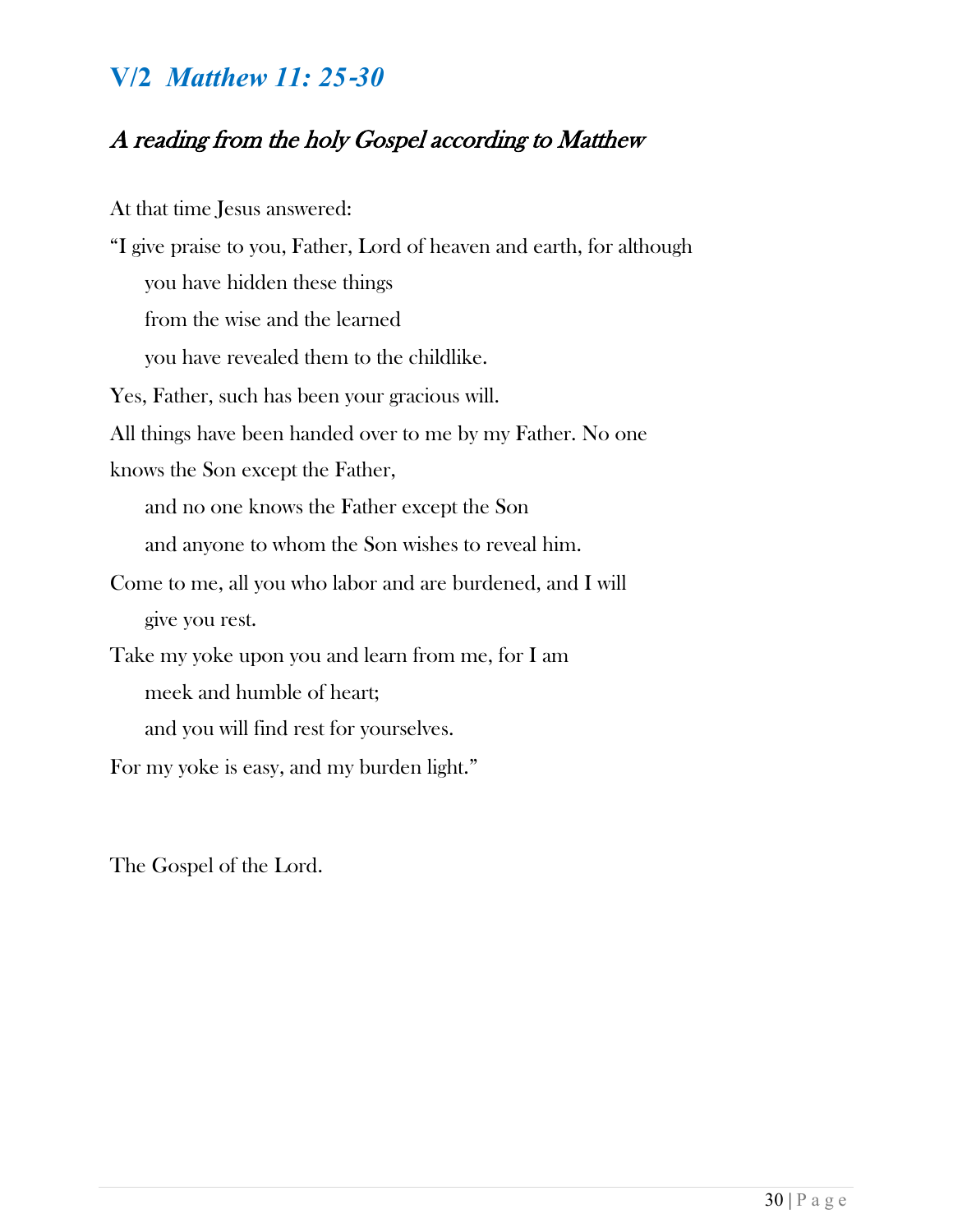## **V/3** *Matthew 25: 31*‐*46*

### A reading from the holy Gospel according to Matthew

Jesus said to his disciples:

"When the Son of Man comes in his glory, and all the angels with him, he will sit upon his glorious throne, and all the nations will be assembled before him.

And he will separate them one from another, as a shepherd separates the sheep from the goats. He will place the sheep on his right and the goats on his left. Then the king will say to those on his right, 'Come, you who are blessed by my Father. Inherit the kingdom prepared for you from the foundation of the world.

For I was hungry and you gave me food, I was thirsty and you gave me drink, a stranger and you welcomed me, naked and you clothed me,

ill and you cared for me, in prison and you visited me.'

- Then the righteous will answer him and say, 'Lord, when did we see you hungry and feed you, or thirsty and give you drink?
- When did we see you a stranger and welcome you, or naked and

clothe you? When did we see you ill or in prison, and visit you?'

And the king will say to them in reply, 'Amen, I say to you, whatever you did for one of these least brothers of mine, you did for me.'

Then he will say to those on his left, 'Depart from me, you accursed, into the eternal fire pre- pared for the Devil and his angels.

For I was hungry and you gave me no food, I was thirsty and you gave me no drink, a stranger and you gave me no welcome, naked and you gave me no clothing, ill and in prison, and you did not care for me.'

- Then they will answer and say, 'Lord, when did we see you hungry or thirsty or a stranger or naked or ill or in prison, and not minister to your needs?'
- He will answer them, "Amen, I say to you, what you did not do for one of these least ones, you did not do for me.'
- And these will go off to eternal punishment, but the righteous to eternal life."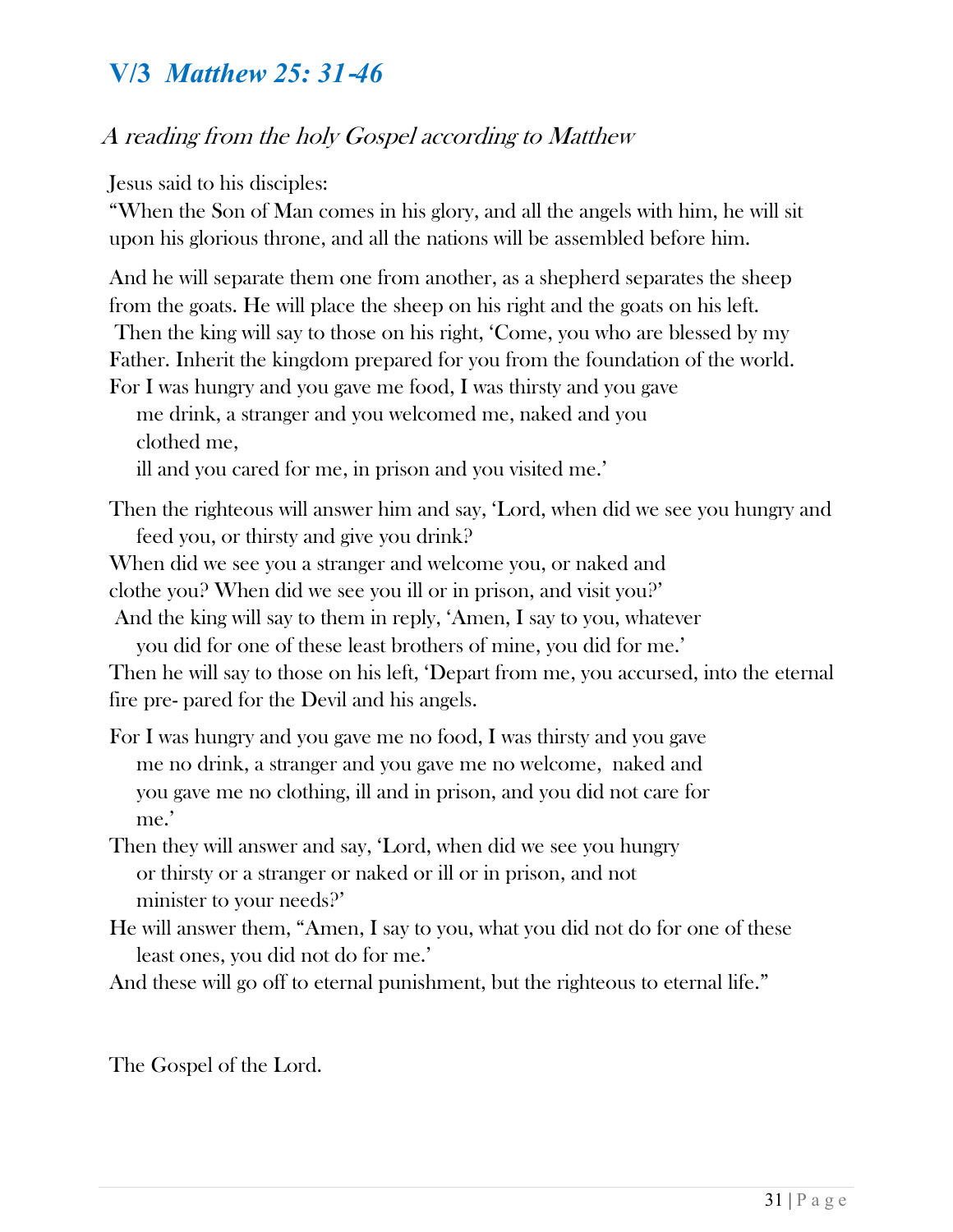### **V/4** *Luke 7: 11*‐*17*

### A reading from the holy Gospel according to Luke

Jesus journeyed to a city called Nain,

and his disciples and a large crowd accompanied him. As he drew near to the gate of the city, a man who had died was being carried out, the only son of his mother, and she was a widow. A large crowd from the city was with her. When the Lord saw her, he was moved with pity for her and said to her, "Do not weep." He stepped forward and touched the coffin; at this the bearers halted, and he said, "Young man, I tell you, arise!" The dead man sat up and began to speak, and Jesus gave him to his mother. Fear seized them all, and they glorified God, exclaiming, "A great prophet has arisen in our midst," and "God has visited his people." This report about him spread through the whole of Judea and in all the surrounding region.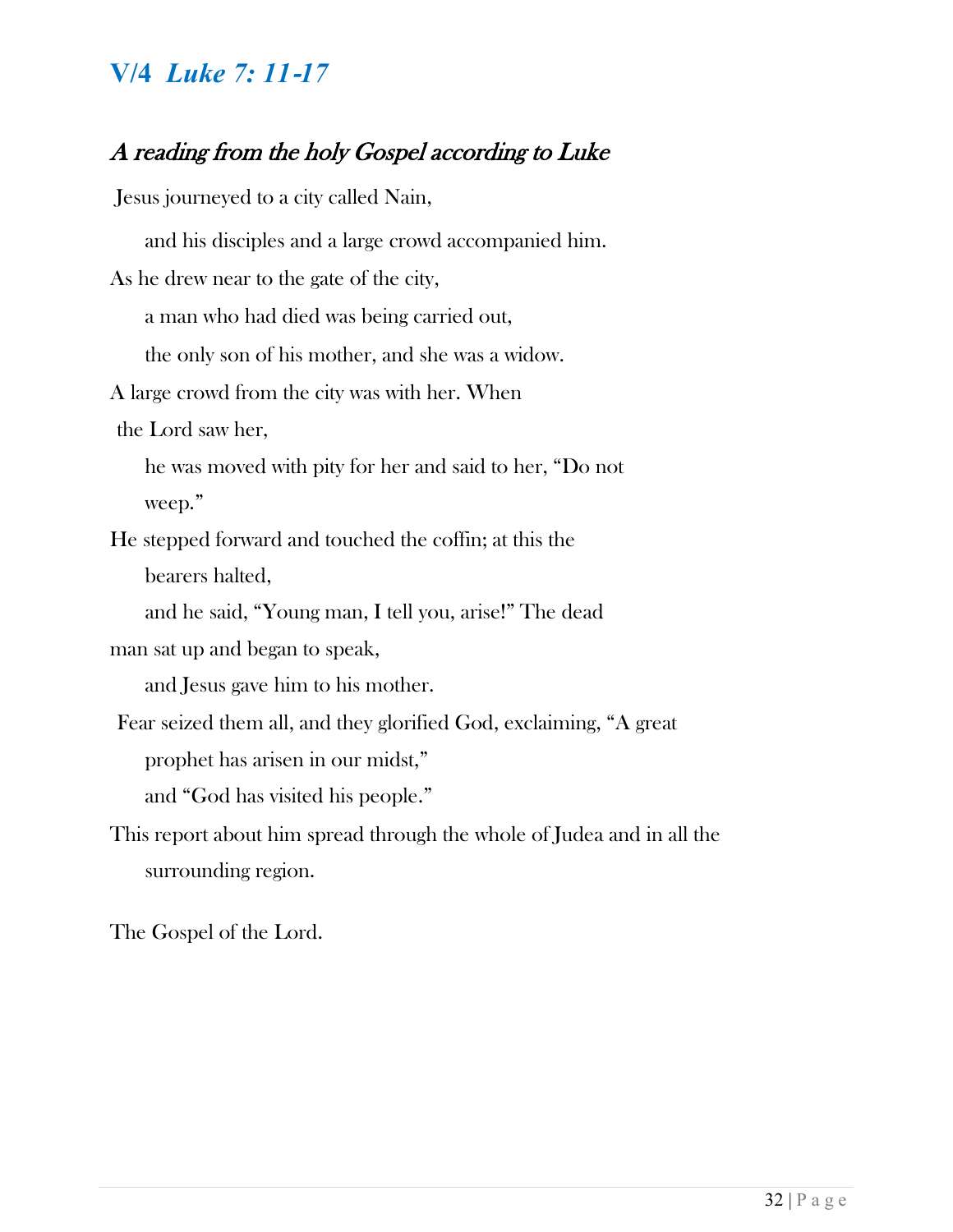## *V/5 Luke 24:13-16, 28-35*

### A reading from the holy Gospel according to Luke

That very day, the first day of the week, two of the disciples of Jesus were going to a village called Emmaus, seven miles from Jerusalem, and they were conversing about all the things that had occurred. And it happened that while they were conversing and debating, Jesus himself drew near and walked with them, but their eyes were prevented from recognizing him. As they approached the village to which they were going, he gave the impressions that he was going on farther. But they urged him, "Stay with us, for it is nearly evening and the day is almost over." So he went in to stay with them. And it happened that, while he was with them at table, he took bread, said the blessing, broke it, and gave it to them. With that their eyes were opened and they recognized him, but he vanished from their sight. Then they said to each other, "Were not our hearts burning within us while he spoke to us on the way and opened the Scriptures to us?" So they set out at once and returned to Jerusalem where they found gathered together the Eleven and those with them, Who were saying, "The Lord has truly been raised and has appeared to Simon!" Then the two recounted what had taken place along the way And how he was made known to them in the breaking of the bread.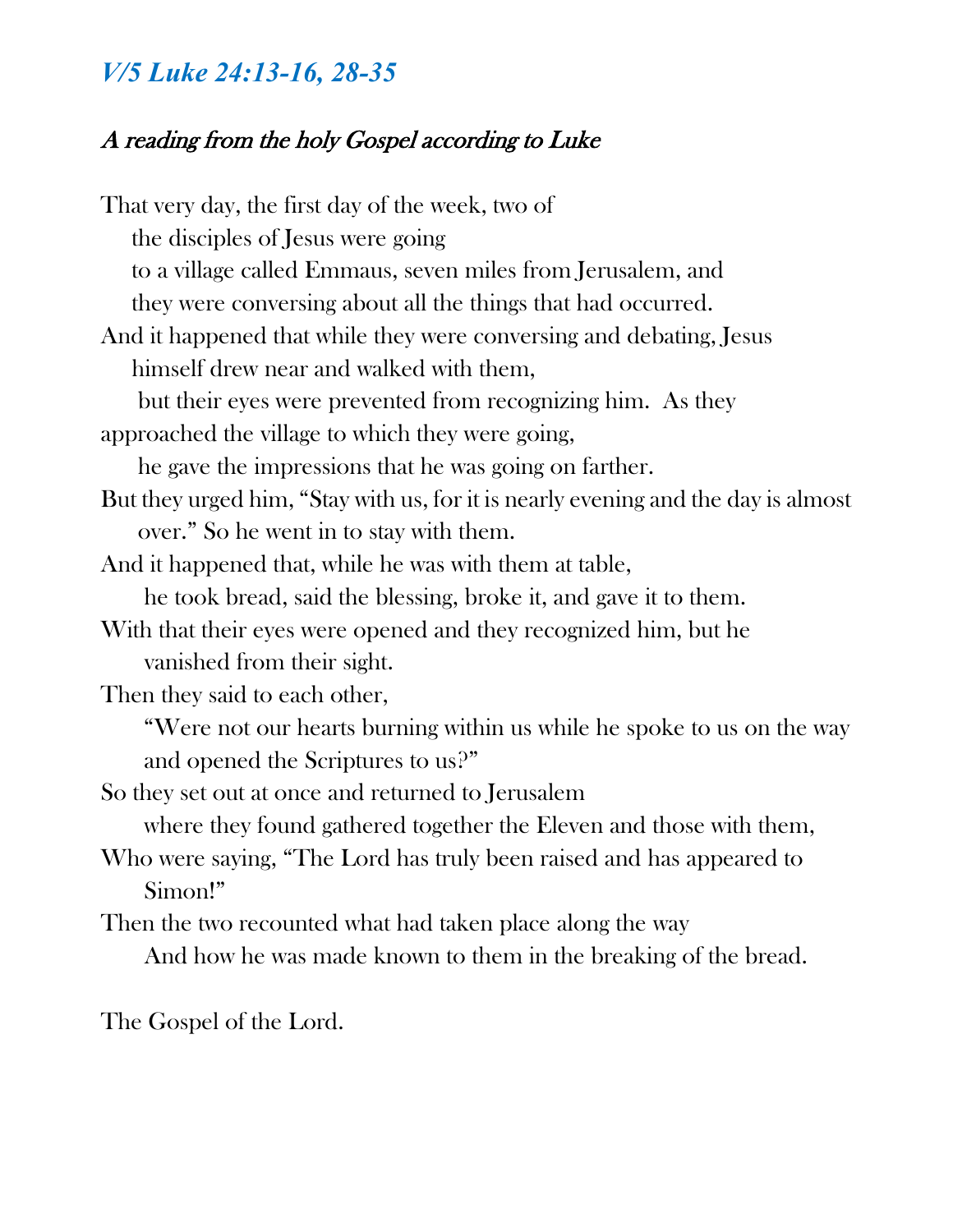### **V/6** *John 6: 37*‐*40*

### A reading from the holy Gospel according to John

Jesus said to the crowds:

"Everything that the Father gives me will come to me, and I will not reject anyone who comes to me, because I came down from heaven not to do my own will but the will of the one who sent me.

And this is the will of the one who sent me,

that I should not lose anything of what he gave me, but that I should raise it on the last day.

For this is the will of my Father,

that everyone who sees the Son and believes in him may have eternal life,

and I shall raise him on the last day."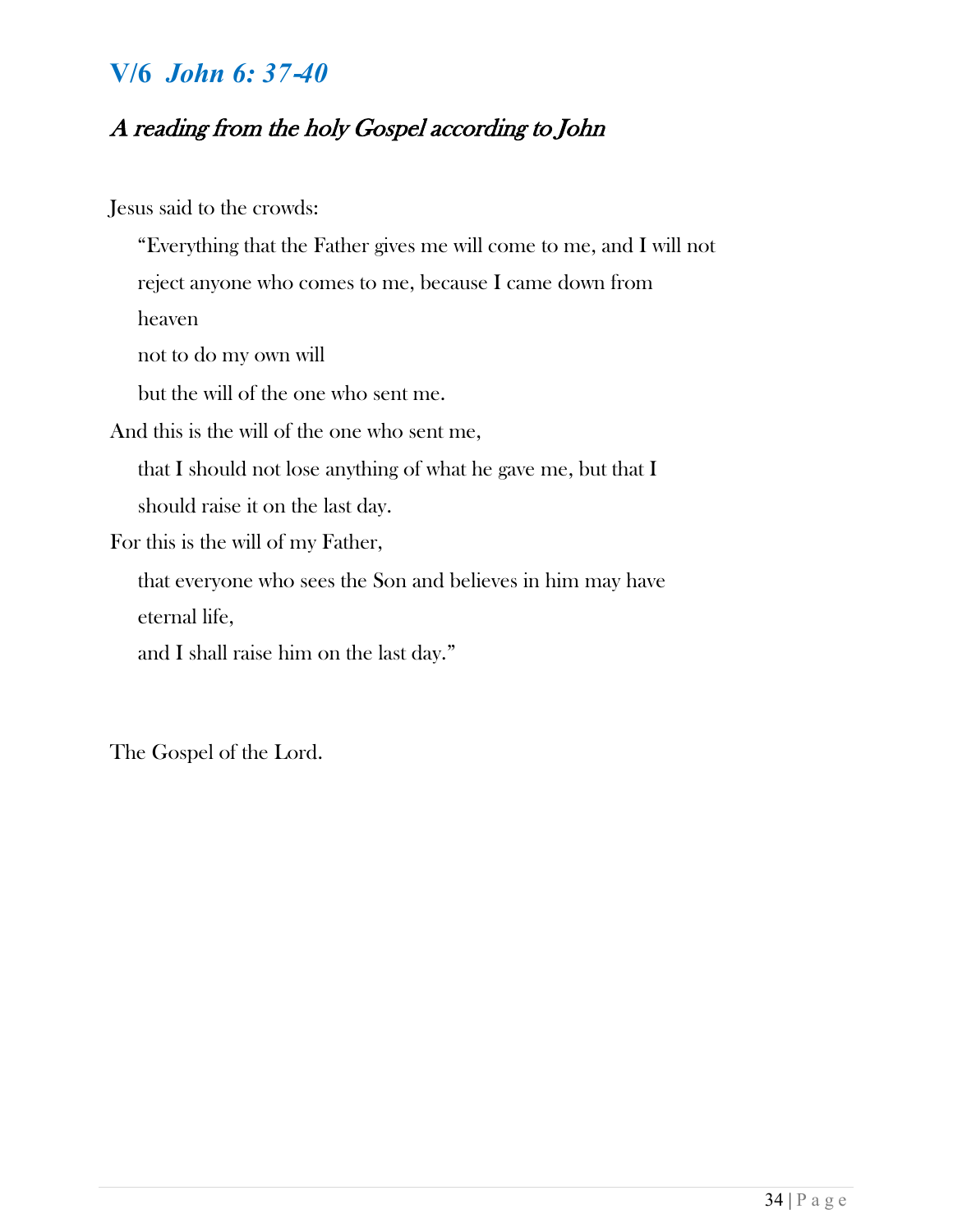### **V/7** *John 6: 51*‐*59*

### A reading from the holy Gospel according to John

Jesus said to the crowds:

- "I am the living bread that came down from heaven; whoever eats this bread will live forever; and the bread that I will give is my Flesh for the life of the world."
- The Jews quarreled among themselves, saying, "How can this man give us his Flesh to eat?"
- Jesus said to them, "Amen, amen, I say to you, unless you eat the Flesh of the Son of Man and drink his Blood, you do not have life within you.
- Whoever eats my Flesh and drinks my Blood has eternal life, and I will raise him on the last day.
- For my Flesh is true food, and my Blood is true drink.
- Whoever eats my Flesh and drinks my Blood remains in me and I in him.

Just as the living Father sent me

- and I have life because of the Father,
- so also the one who feeds on me
- will have life because of me.
- This is the bread that came down from heaven.
- Unlike your ancestors who ate and still died, whoever eats this bread will live forever."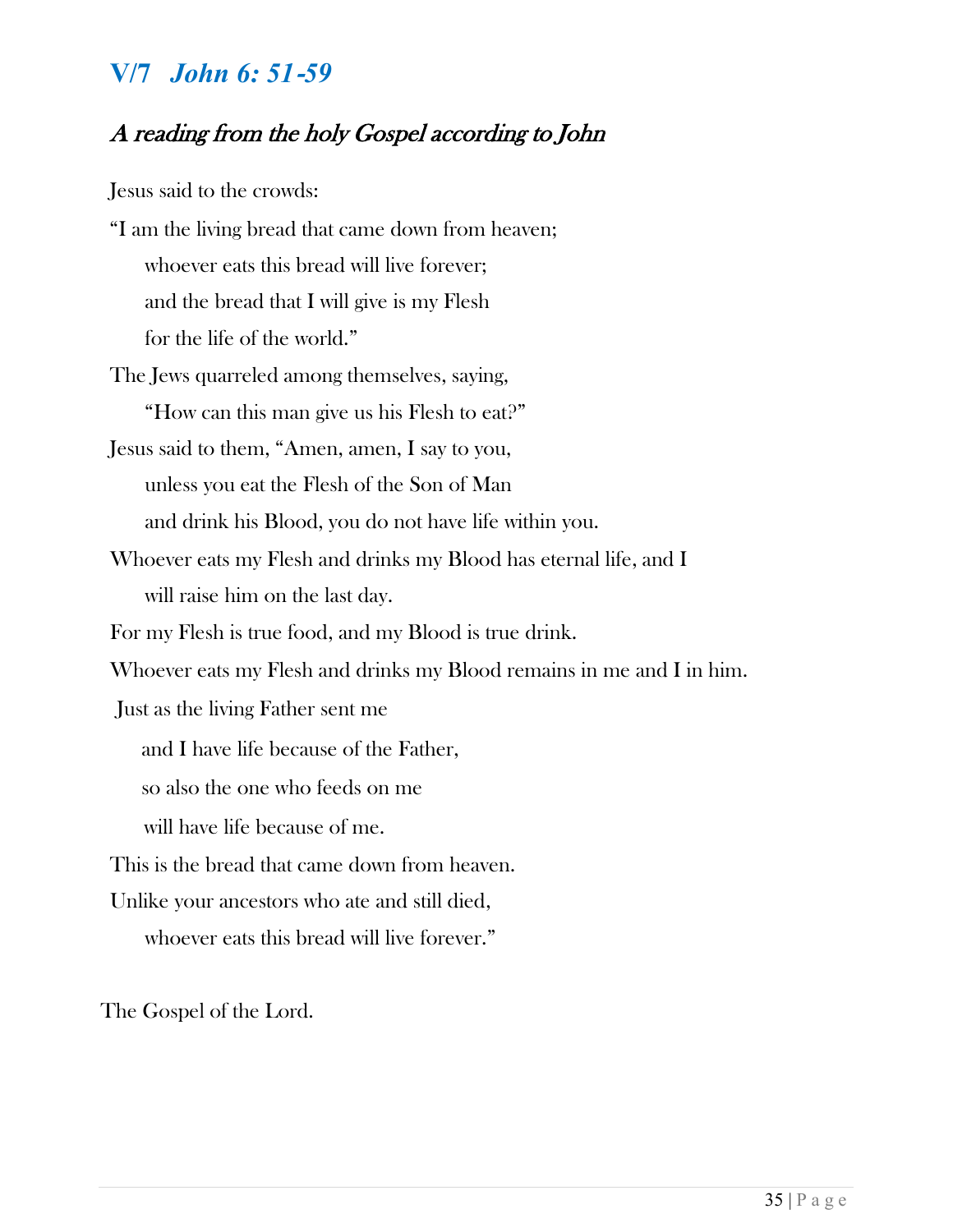## **V/8** *John 11: 21*‐*27*

### A reading from the holy Gospel according to John

Martha said to Jesus,

"Lord, if you had been here,

my brother would not have died.

But even now I know that whatever you ask of God, God will

give you."

Jesus said to her,

"Your brother will rise."

Martha said to him,

"I know he will rise,

in the resurrection on the last day." Jesus

told her,

"I am the resurrection and the life;

whoever believes in me, even if he dies, will live, and

everyone who lives and believes in me

will never die.

Do you believe this?"

She said to him, "Yes, Lord.

I have come to believe that you are the Christ, the Son of god, the one who is coming into the world."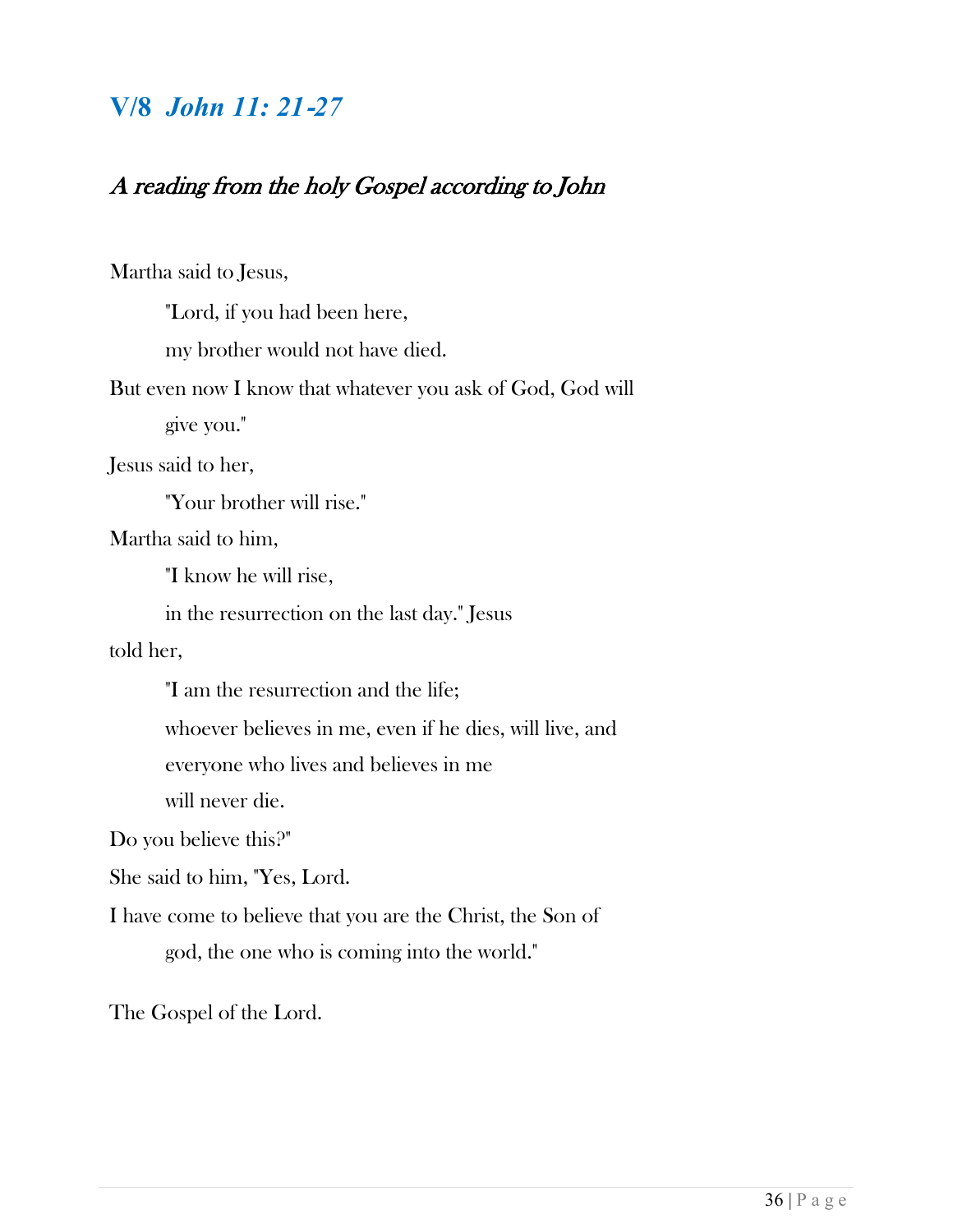## **V/9** *John 12: 23*‐*26*

### A reading from the holy Gospel according to John

Jesus told his disciples:

"The hour has come for the Son of Man to be glorified. Amen, amen,

I say to you,

unless a grain of wheat falls to the ground and dies, it remains

just a grain of wheat;

but if it dies, it produces much fruit.

Whoever loves his life will lose it,

and whoever hates his life in this world will

preserve it for eternal life.

Whoever serves me must follow me, and where I am, there also will my servant be.

The Father will honor whoever serves me."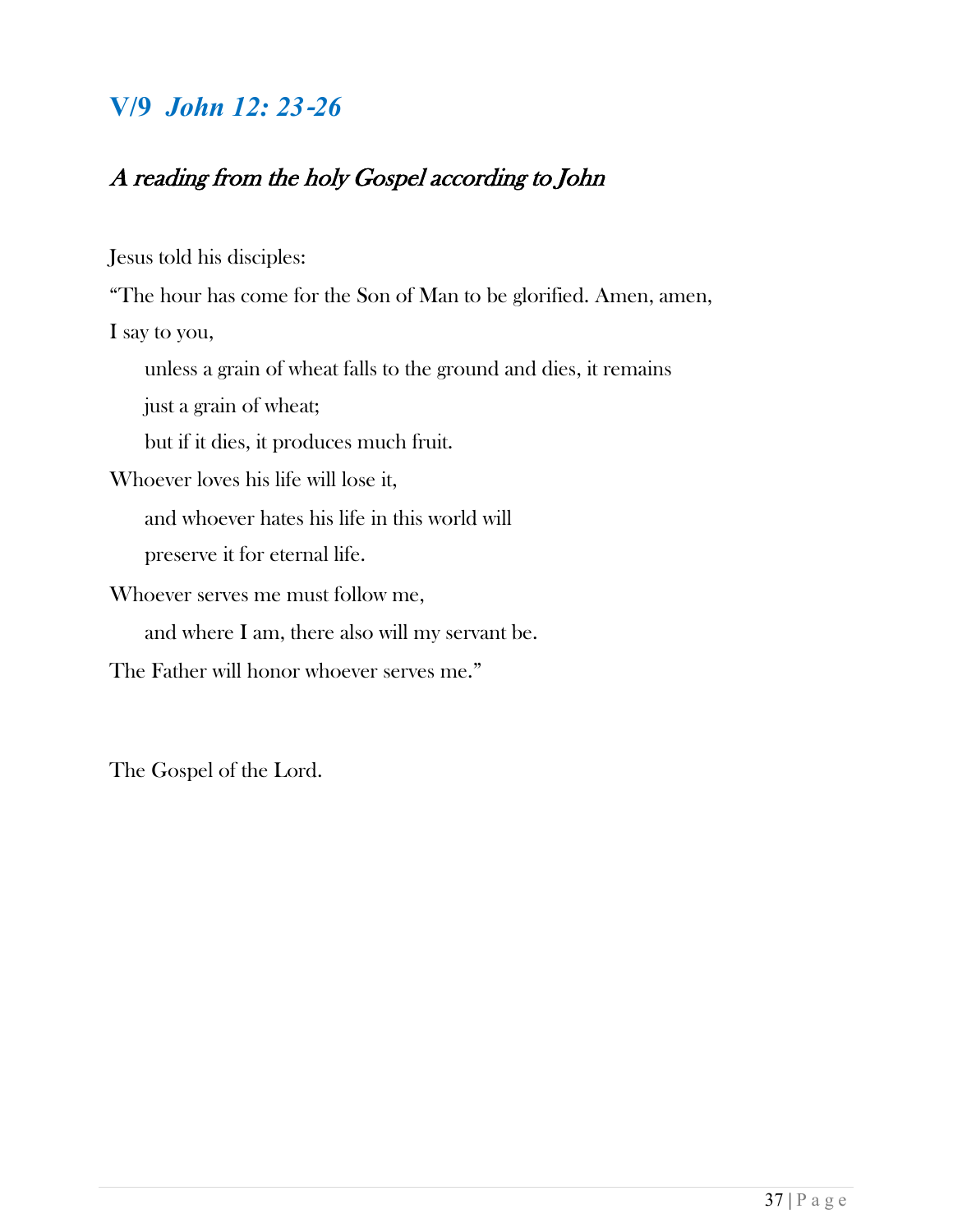## *V/10 John 14:1-6*

### A reading from the holy Gospel according to John

Jesus said to his disciples: "Do not let your hearts be troubled. You have faith in God; have faith also in me. In my Father's house there are many dwelling places. If there were not, would I have told you that I am going to prepare a place for you? And if I go and prepare a place for you, I will come back again and take you to myself, so that where I am you also may be. Where I am going you know the way." Thomas said to him, "Master, we do not know where you are going; how can we

know the way?"

Jesus said to him, "I am the way and the truth and the life. No one comes to the Father except through me."